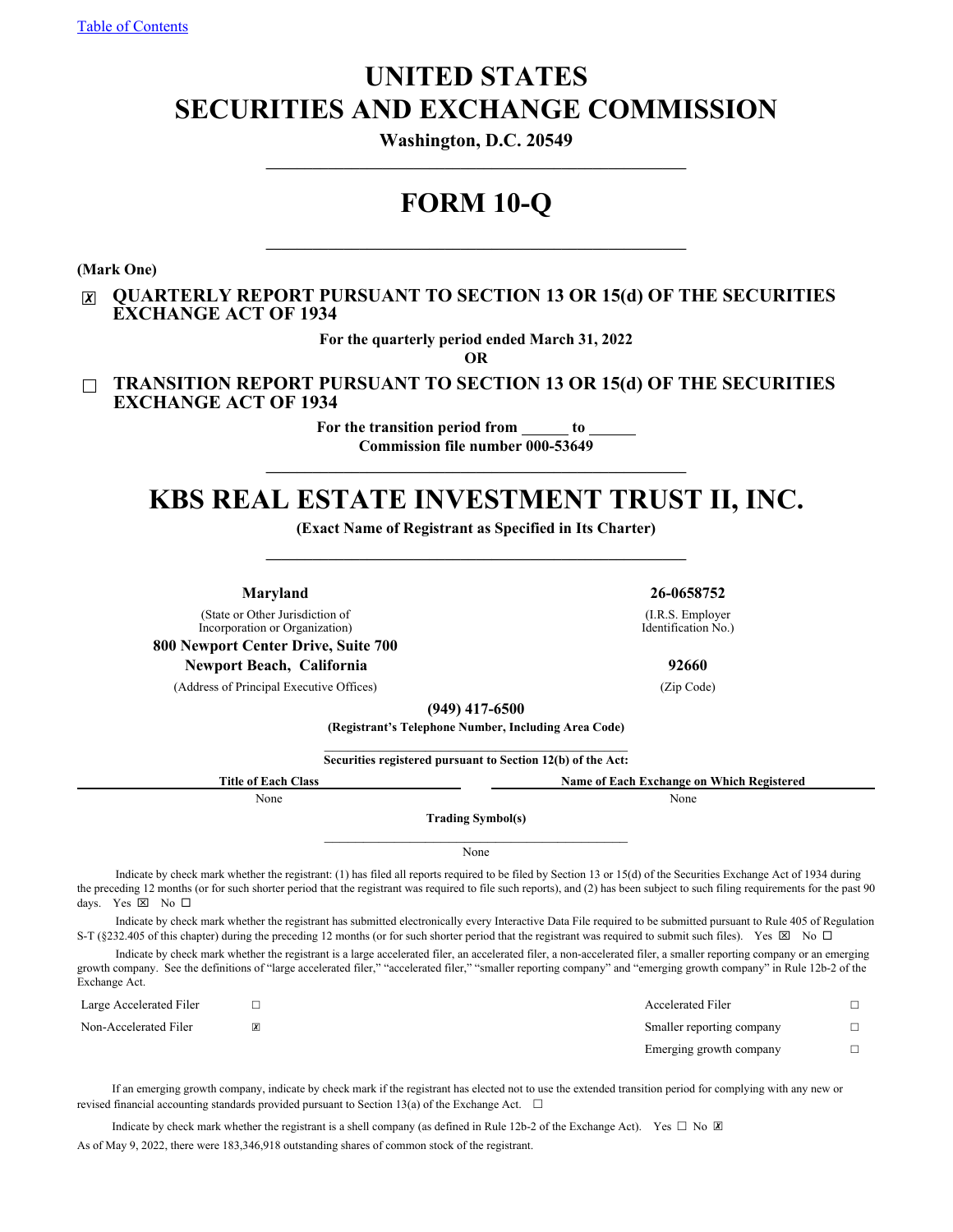## **KBS REAL ESTATE INVESTMENT TRUST II, INC.**

### **FORM 10-Q**

## **March 31, 2022**

## **INDEX**

<span id="page-1-0"></span>

| PART I.           |                | FINANCIAL INFORMATION                                                                                                                 | $\overline{2}$ |
|-------------------|----------------|---------------------------------------------------------------------------------------------------------------------------------------|----------------|
|                   | Item 1.        | <b>Financial Statements</b>                                                                                                           | $\overline{2}$ |
|                   |                | Condensed Consolidated Statements of Net Assets (Liquidation Basis) as of March 31, 2022<br>(unaudited) and December 31, 2021         | $\overline{2}$ |
|                   |                | Condensed Consolidated Statement of Changes in Net Assets (Liquidation Basis, unaudited)<br>for the Three Months ended March 31, 2022 | $\overline{3}$ |
|                   |                | Condensed Notes to Consolidated Financial Statements as of March 31, 2022 (unaudited)                                                 | $\overline{4}$ |
|                   | Item 2.        | Management's Discussion and Analysis of Financial Condition and Results of Operations                                                 | 12             |
|                   | Item 3.        | Quantitative and Qualitative Disclosures about Market Risk                                                                            | 17             |
|                   | Item 4.        | <b>Controls and Procedures</b>                                                                                                        | 17             |
| PART II.          |                | <b>OTHER INFORMATION</b>                                                                                                              | <u>18</u>      |
|                   | Item 1.        | <b>Legal Proceedings</b>                                                                                                              | <u>18</u>      |
|                   | Item 1A.       | <b>Risk Factors</b>                                                                                                                   | <u>18</u>      |
|                   | Item $2.$      | Unregistered Sales of Equity Securities and Use of Proceeds                                                                           | <u>18</u>      |
|                   | Item $3.$      | <b>Defaults upon Senior Securities</b>                                                                                                | <u>18</u>      |
|                   | <u>Item 4.</u> | <b>Mine Safety Disclosures</b>                                                                                                        | <u>18</u>      |
|                   | Item 5.        | <b>Other Information</b>                                                                                                              | <u>18</u>      |
|                   | Item $6.$      | <b>Exhibits</b>                                                                                                                       | 20             |
| <b>SIGNATURES</b> |                |                                                                                                                                       | 21             |
|                   |                |                                                                                                                                       |                |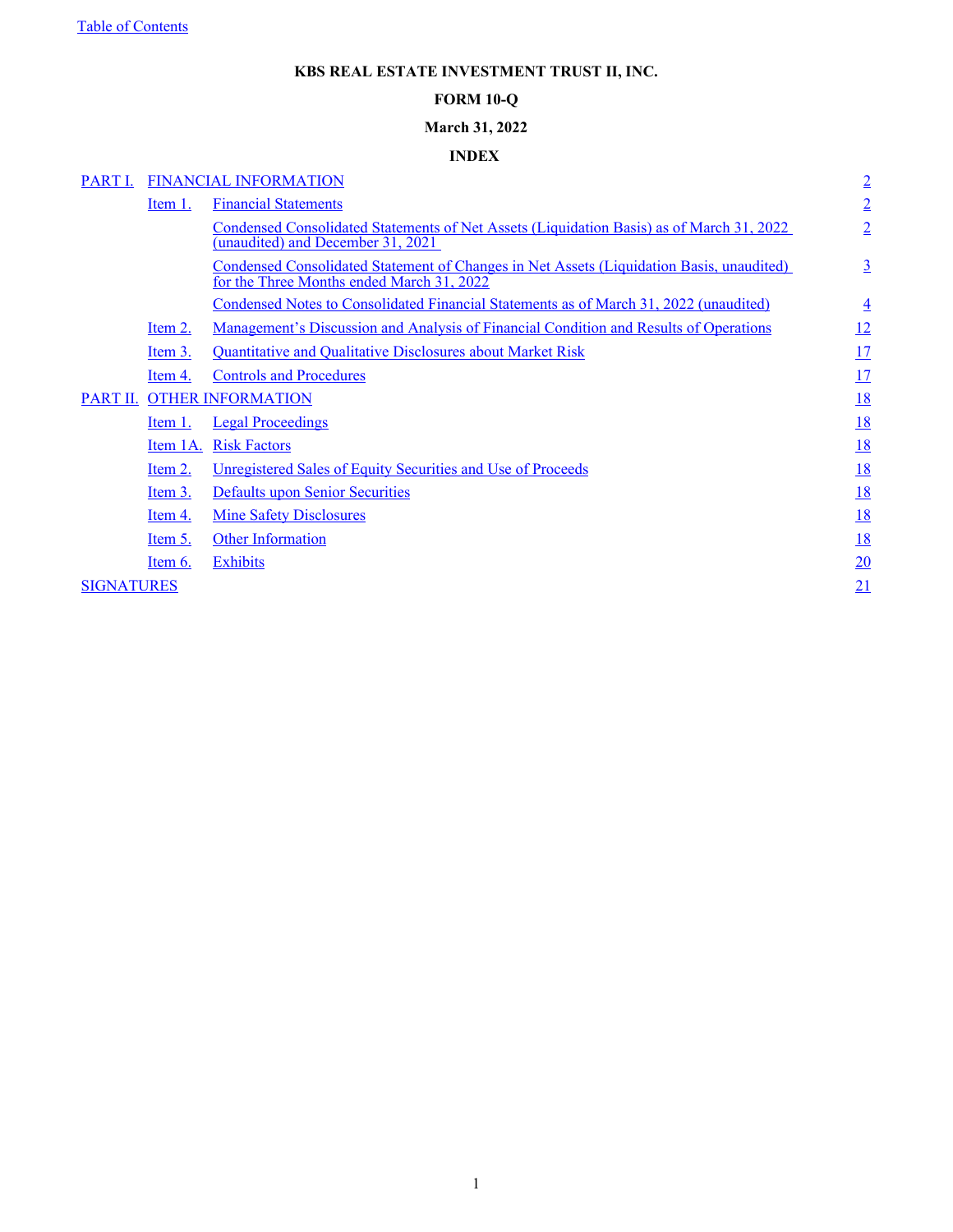## <span id="page-2-0"></span>**PART I. FINANCIAL INFORMATION**

## **Item 1. Financial Statements**

## **KBS REAL ESTATE INVESTMENT TRUST II, INC. CONDENSED CONSOLIDATED STATEMENTS OF NET ASSETS**

#### (Liquidation Basis)

(in thousands)

|                                                                                    | March 31, 2022   | <b>December 31, 2021</b> |  |  |
|------------------------------------------------------------------------------------|------------------|--------------------------|--|--|
|                                                                                    | (unaudited)      |                          |  |  |
| Assets                                                                             |                  |                          |  |  |
| Real estate                                                                        | \$<br>163,497 \$ | 188,383                  |  |  |
| Cash and cash equivalents                                                          | 39,356           | 45,163                   |  |  |
| Rents and other receivables                                                        | 354              | 342                      |  |  |
| Due from affiliate                                                                 | 844              | 727                      |  |  |
| Other assets                                                                       | 74               | 171                      |  |  |
| Total assets                                                                       | 204,125          | 234,786                  |  |  |
| Liabilities                                                                        |                  |                          |  |  |
| Liabilities for estimated costs in excess of estimated receipts during liquidation | 17,779           | 22,021                   |  |  |
| Accounts payable and accrued liabilities                                           | 1,255            | 1,833                    |  |  |
| Due to affiliate                                                                   | 37               | 29                       |  |  |
| Liabilities for estimated closing costs and disposition fees                       | 3,486            | 4,008                    |  |  |
| Other liabilities                                                                  | 1,064            | 1,374                    |  |  |
| <b>Total liabilities</b>                                                           | 23,621           | 29,265                   |  |  |
| Commitments and contingencies (Note 8)                                             |                  |                          |  |  |
| Net assets in liquidation                                                          | \$<br>180,504    | 205,521<br><sup>\$</sup> |  |  |

*See accompanying condensed notes to consolidated financial statements.*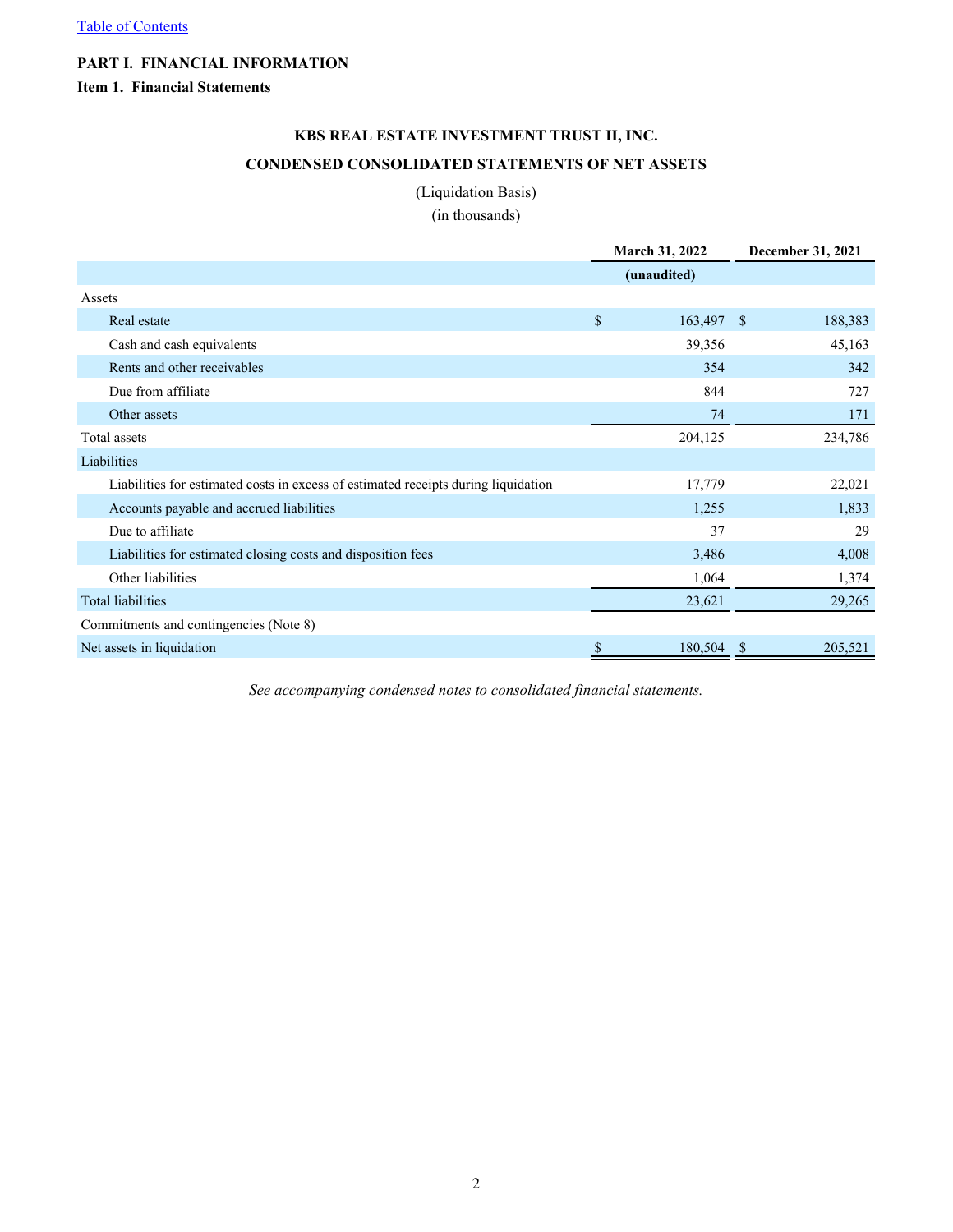## <span id="page-3-0"></span>**Item 1. Financial Statements (continued)**

### **KBS REAL ESTATE INVESTMENT TRUST II, INC.**

## **CONDENSED CONSOLIDATED STATEMENT OF CHANGES IN NET ASSETS**

#### For the Three Months Ended March 31, 2022

#### (Liquidation Basis)

(unaudited, in thousands)

| Net assets in liquidation, beginning of period                                           | 205,521   |
|------------------------------------------------------------------------------------------|-----------|
| Changes in net assets in liquidation                                                     |           |
| Change in liquidation value of real estate property after closing costs/disposition fees | (24, 364) |
| Change in estimated cash flow during liquidation                                         | (612)     |
| Change in estimated capital expenditures                                                 | 95        |
| Other changes, net                                                                       | (136)     |
| Changes in net assets in liquidation                                                     | (25,017)  |
| Net assets in liquidation, end of period                                                 | 180,504   |

*See accompanying condensed notes to consolidated financial statements.*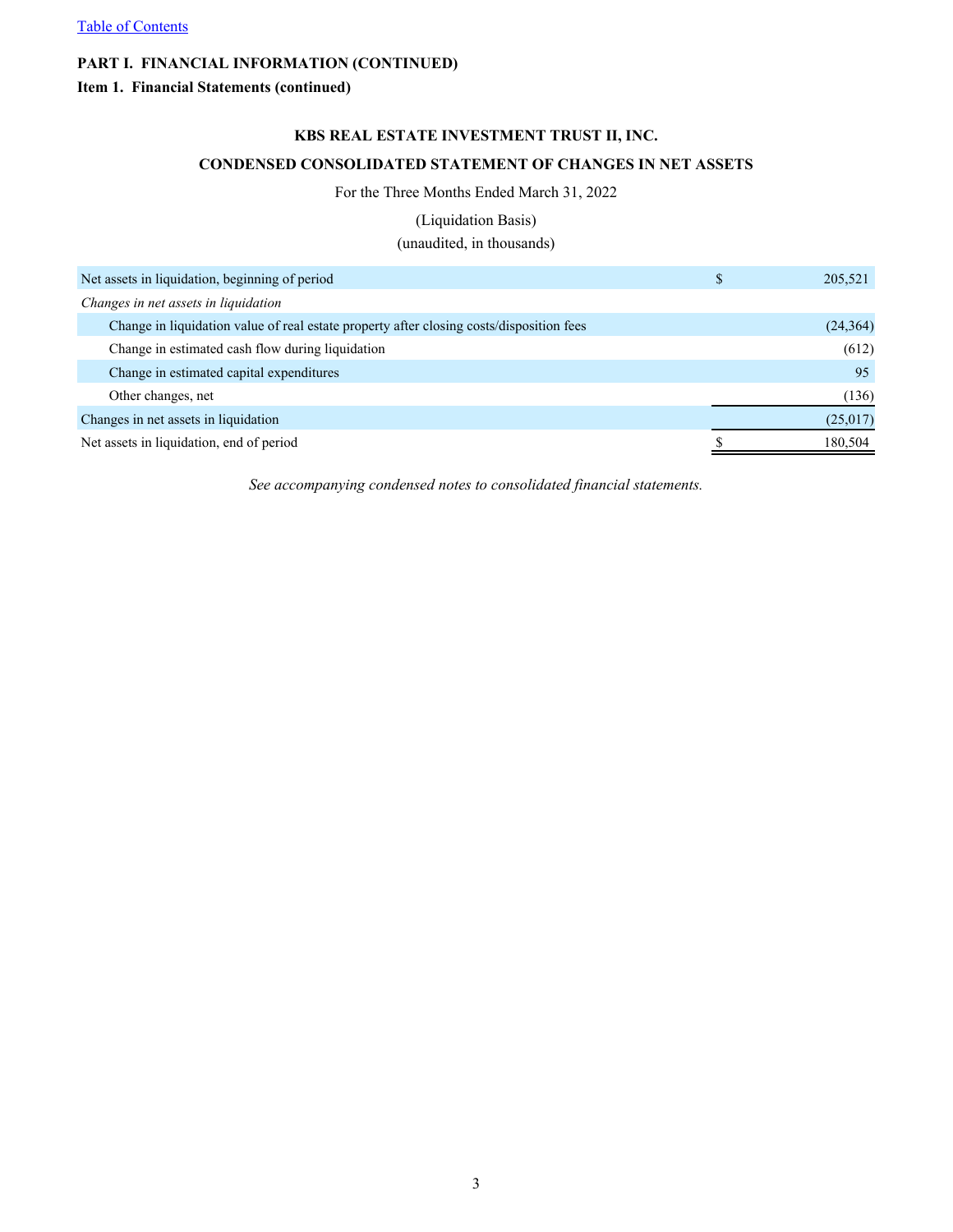<span id="page-4-0"></span>**Item 1. Financial Statements (continued)**

# **KBS REAL ESTATE INVESTMENT TRUST II, INC. CONDENSED NOTES TO CONSOLIDATED FINANCIAL STATEMENTS**

March 31, 2022 (unaudited)

#### **1. ORGANIZATION**

KBS Real Estate Investment Trust II, Inc. (the "Company") was formed on July 12, 2007 as a Maryland corporation that elected to be taxed as a real estate investment trust ("REIT") beginning with the taxable year ended December 31, 2008. The Company conducts its business primarily through KBS Limited Partnership II, a Delaware limited partnership formed on August 23, 2007 (the "Operating Partnership"), and its subsidiaries. The Company is the sole general partner of and directly owns a 0.1% partnership interest in the Operating Partnership. The Company's wholly-owned subsidiary, KBS REIT Holdings II LLC, a Delaware limited liability company formed on August 23, 2007 ("KBS REIT Holdings II"), owns the remaining 99.9% partnership interest in the Operating Partnership and is its sole limited partner.

As of March 31, 2022, the Company owned one office property.

Subject to certain restrictions and limitations, the business of the Company is managed by KBS Capital Advisors LLC (the "Advisor"), an affiliate of the Company, pursuant to an advisory agreement the Company entered into with the Advisor (the "Advisory Agreement"). The Advisory Agreement is effective through May 21, 2022 and may be renewed for an unlimited number of one-year periods upon the mutual consent of the Advisor and the Company. Either party may terminate the Advisory Agreement upon 60 days' written notice. The Advisor owns 20,000 shares of the Company's common stock.

As of March 31, 2022, the Company had 183,346,918 shares of common stock issued and outstanding.

On November 13, 2019, in connection with a review of potential strategic alternatives available to the Company, a special committee composed of all of the Company's independent directors (the "Special Committee") and the board of directors unanimously approved the sale of all of the Company's assets and the dissolution of the Company pursuant to the terms of the plan of complete liquidation and dissolution (the "Plan of Liquidation"). The principal purpose of the Plan of Liquidation is to provide liquidity to the Company's stockholders by selling the Company's assets, paying its debts and distributing the net proceeds from liquidation to the Company's stockholders. On March 5, 2020, the Company's stockholders approved the Plan of Liquidation. The Plan of Liquidation is included as an exhibit to this Quarterly Report on Form 10-Q.

#### **COVID-19 Pandemic**

One of the most significant risks and uncertainties facing the Company and the real estate industry generally, and in particular office REITs like the Company, continues to be the effect of the public health crisis of the novel coronavirus disease ("COVID-19") pandemic. To date, the Company has not experienced significant disruptions in its operations from the COVID-19 pandemic, although the Company's completion of the Plan of Liquidation has been delayed. During the three months ended March 31, 2022, the Company reduced the estimated liquidation value of its remaining real estate property by \$24.4 million (after estimated closing costs and disposition fees) partly due to changes in leasing projections resulting in lower projected cash flow and a lower projected sale price caused by the impact of the COVID-19 pandemic. During the years ended December 31, 2021 and 2020, the Company reduced the estimated liquidation value of its real estate portfolio by \$78.1 million (or \$54.6 million after accounting for the decrease in estimated capital expenditures of \$23.5 million that was previously projected to be spent) and \$90.2 million, respectively, due to changes in leasing projections across its portfolio resulting in lower projected cash flow and projected sales prices caused by the impact of the COVID-19 pandemic.

4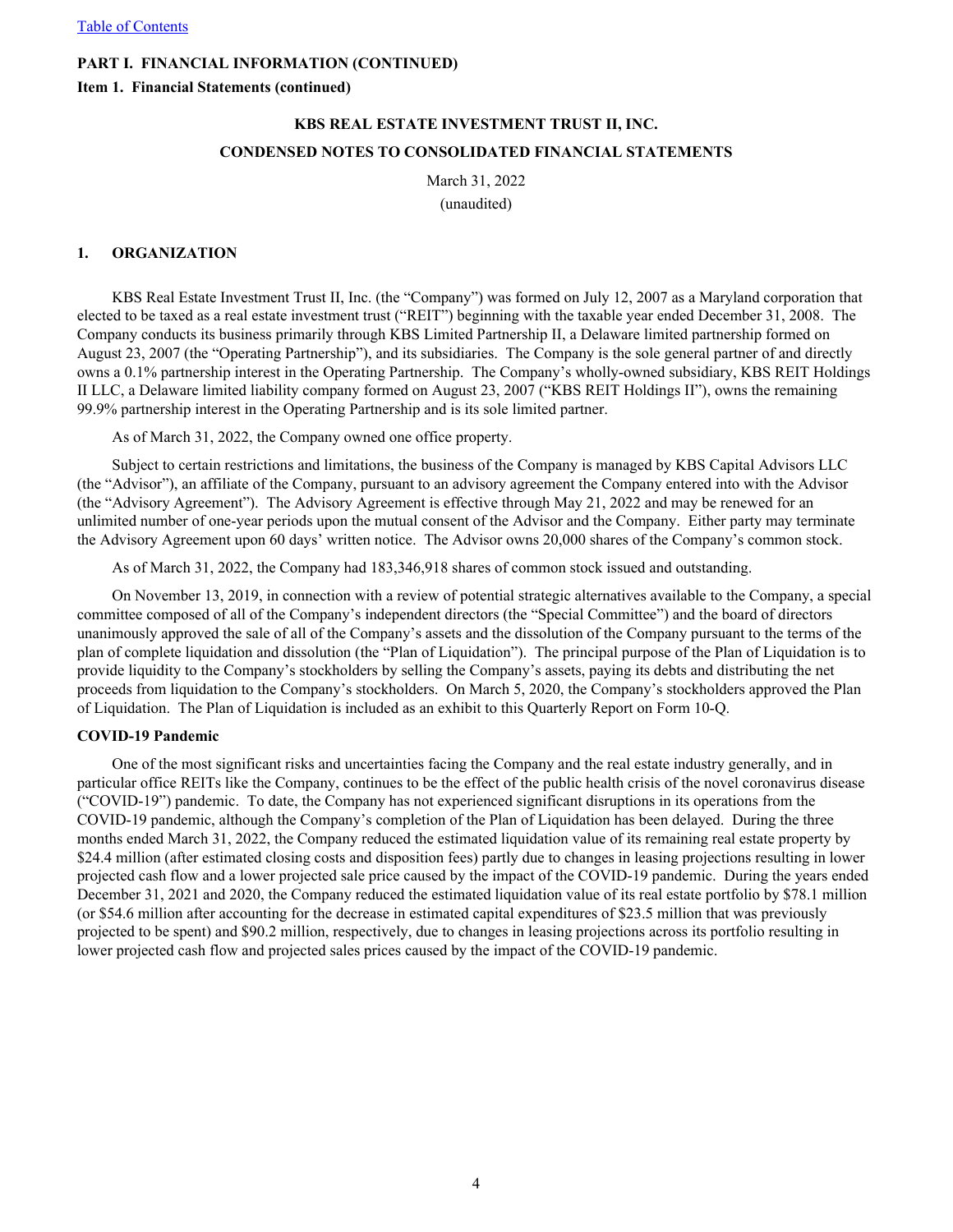**Item 1. Financial Statements (continued)**

# **KBS REAL ESTATE INVESTMENT TRUST II, INC. CONDENSED NOTES TO CONSOLIDATED FINANCIAL STATEMENTS (CONTINUED)**

March 31, 2022 (unaudited)

#### **1. ORGANIZATION (CONTINUED)**

The extent to which the COVID-19 pandemic further impacts the Company's completion of the Plan of Liquidation depends on future developments, which remain uncertain and cannot be predicted with confidence, including the demand for office space in downtown Los Angeles, where the Company's remaining property is located, which demand has significantly declined as a result of the COVID-19 pandemic, with employees continuing to work from home.

#### **2. PLAN OF LIQUIDATION**

The Plan of Liquidation authorizes the Company to undertake an orderly liquidation. In an orderly liquidation, the Company will sell all of its properties, pay all of its known liabilities, provide for the payment of its unknown or contingent liabilities, distribute its remaining cash to its stockholders, wind up its operations and dissolve. The Company is authorized to provide for the payment of any unascertained or contingent liabilities and may do so by purchasing insurance, by establishing a reserve fund or in other ways.

The Plan of Liquidation enables the Company to sell any and all of its assets without further approval of its stockholders and provides that the amounts and timing of liquidating distributions will be determined by the Company's board of directors. At the time of adopting the Plan of Liquidation, the Company had anticipated completing its orderly liquidation and paying substantially all of its liquidating distributions from the net proceeds from liquidation within 24 months after stockholder approval of the Plan of Liquidation, which occurred on March 5, 2020. Given the uncertainty and business disruptions as a result of the outbreak of COVID-19, the Company's completion of the Plan of Liquidation has been delayed. Although the Company was not able to complete its liquidation within the 24-month period described above, the Company does not anticipate any material unfavorable tax consequences to its stockholders or to its status as a REIT. For U.S. federal income tax purposes, (i) the Company did not have any current and accumulated earnings and profits (including any gain) or taxable income or gain for the taxable years ended December 31, 2020 and December 31, 2021 and (ii) the Company does not anticipate any current and accumulated earnings and profits (including any gain) or taxable income or gain for the taxable year ended December 31, 2022 or in future periods.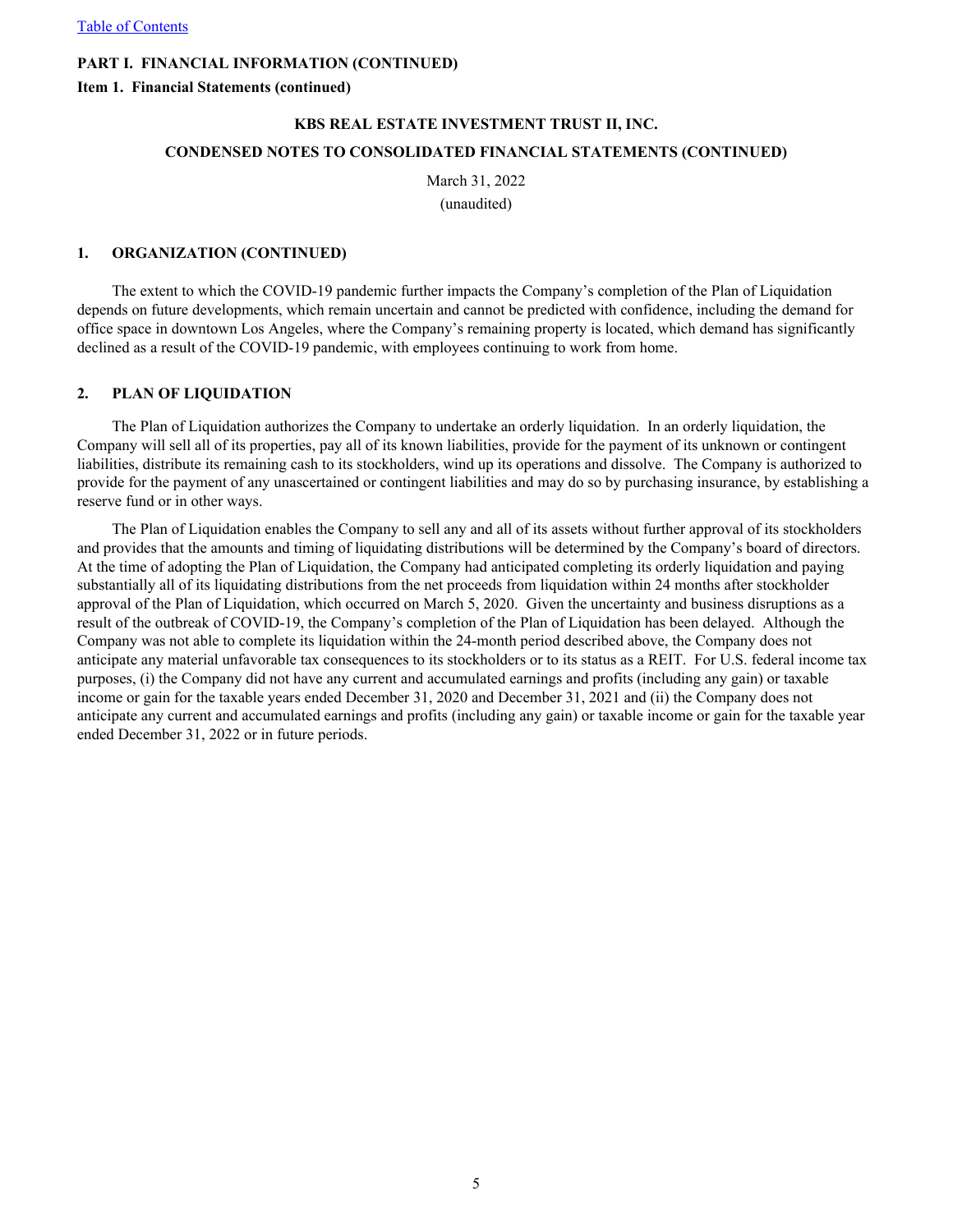**Item 1. Financial Statements (continued)**

## **KBS REAL ESTATE INVESTMENT TRUST II, INC. CONDENSED NOTES TO CONSOLIDATED FINANCIAL STATEMENTS (CONTINUED)**

March 31, 2022 (unaudited)

# **2. PLAN OF LIQUIDATION (CONTINUED)**

The Company's expectations about the completion of the Plan of Liquidation and the amount of any additional liquidating distributions that the Company pays to its stockholders and when the Company will pay them are subject to risks and uncertainties and are based on certain estimates and assumptions, one or more of which may prove to be incorrect. As a result, the actual amount of any additional liquidating distributions the Company pays to its stockholders may be less than the Company estimates and the liquidating distributions may be paid later than the Company predicts. There are many factors that may affect the amount of liquidating distributions the Company will ultimately pay to its stockholders. If the Company underestimates its existing obligations and liabilities or the amount of taxes, transaction fees and expenses relating to the liquidation and dissolution, or if unanticipated or contingent liabilities arise, the amount of liquidating distributions ultimately paid to the Company's stockholders could be less than estimated. Moreover, the liquidation value will fluctuate over time in response to developments related to the Company's remaining real estate property, in response to the real estate and finance markets, based on the actual liquidation timing and the amount of net proceeds received from the disposition of the Company's remaining asset and due to other factors. In particular, the outbreak of COVID-19, together with the resulting measures imposed to help control the spread of the virus, has had a negative impact on the economy and business activity globally. While the Company has considered the impact from COVID-19 in its net assets in liquidation presented on the Condensed Consolidated Statement of Net Assets as of March 31, 2022, the extent to which the Company's completion of the Plan of Liquidation may be further affected by the COVID-19 pandemic depends on future developments, which remain uncertain and cannot be predicted with confidence, including the demand for office space in downtown Los Angeles, where the Company's remaining property is located, which demand has significantly declined as a result of the COVID-19 pandemic, with employees continuing to work from home. Given the uncertainty and current business disruptions as a result of the outbreak of COVID-19, the Company's completion of the Plan of Liquidation may be materially and adversely impacted and this may have a material effect on the ultimate amount and timing of liquidating distributions received by stockholders. Accordingly, it is not possible to precisely predict the timing of any additional liquidating distributions the Company pays to it stockholders or the aggregate amount of liquidating distributions that the Company will ultimately pay to its stockholders. No assurance can be given that any additional liquidating distributions the Company pays to its stockholders will equal or exceed the estimate of net assets in liquidation presented on the Condensed Consolidated Statement of Net Assets as of March 31, 2022.

The Company expects to comply with the requirements necessary to continue to qualify as a REIT through the completion of the liquidation process. The board of directors shall use commercially reasonable efforts to continue to cause the Company to maintain its REIT status; provided, however, that the board of directors may elect to terminate the Company's status as a REIT if it determines that such termination would be in the best interest of the stockholders.

#### **3. SUMMARY OF SIGNIFICANT ACCOUNTING POLICIES**

There have been no significant changes to the Company's accounting policies since it filed its audited financial statements in its Annual Report on Form 10-K for the year ended December 31, 2021. For further information about the Company's accounting policies, refer to the Company's consolidated financial statements and notes thereto for the year ended December 31, 2021 included in the Company's Annual Report on Form 10-K filed with the Securities and Exchange Commission (the "SEC").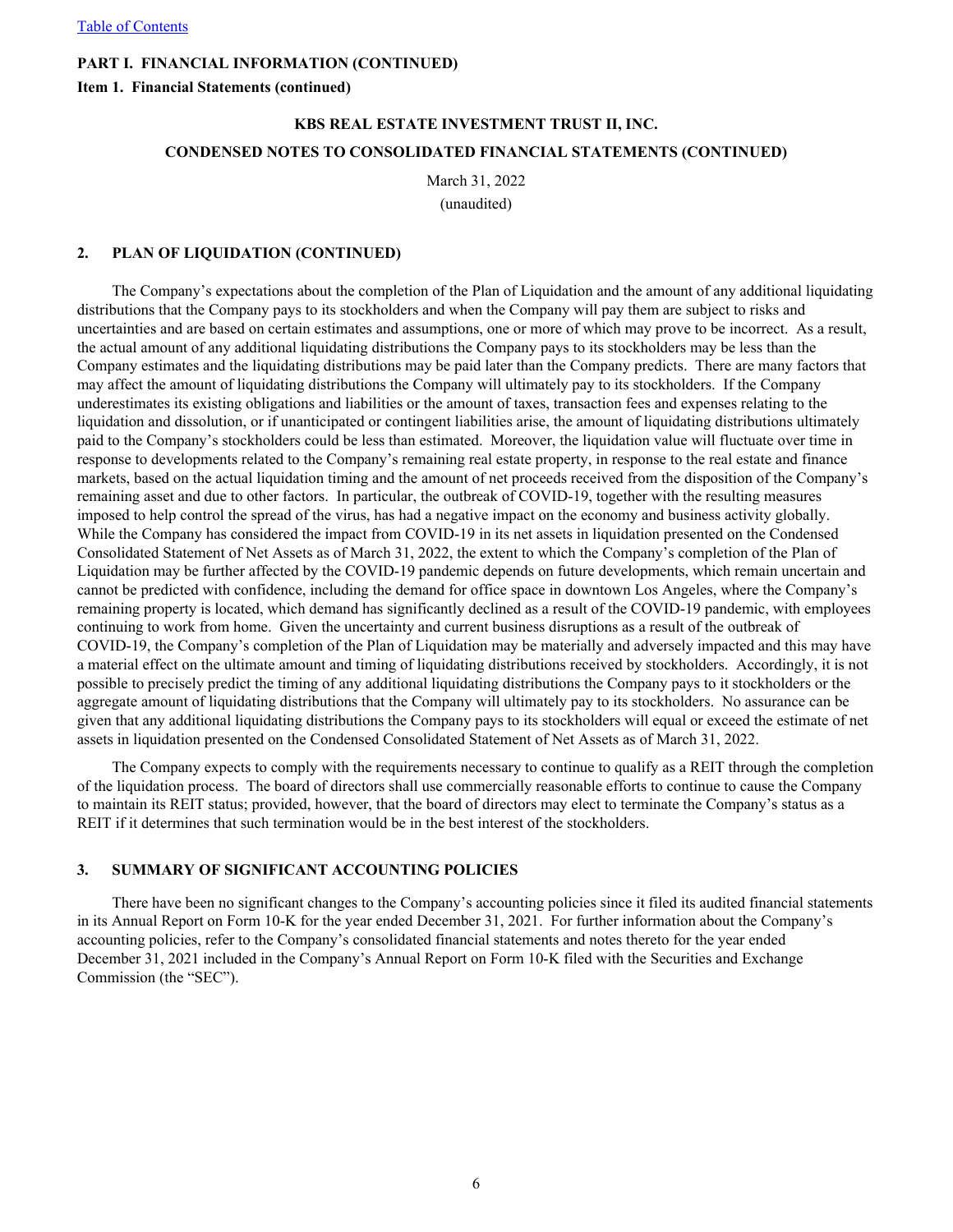**Item 1. Financial Statements (continued)**

# **KBS REAL ESTATE INVESTMENT TRUST II, INC. CONDENSED NOTES TO CONSOLIDATED FINANCIAL STATEMENTS (CONTINUED)**

March 31, 2022 (unaudited)

#### **3. SUMMARY OF SIGNIFICANT ACCOUNTING POLICIES (CONTINUED)**

#### **Principles of Consolidation and Basis of Presentation**

The accompanying unaudited consolidated financial statements and condensed notes thereto have been prepared in accordance with U.S. generally accepted accounting principles ("GAAP") for interim financial information as contained within the Financial Accounting Standards Board ("FASB") Accounting Standards Codification ("ASC"), including Subtopic 205-30, "Liquidation Basis of Accounting," and the rules and regulations of the SEC, including the instructions to Form 10-Q and Article 10 of Regulation S-X. Accordingly, the unaudited consolidated financial statements do not include all of the information and footnotes required by GAAP for audited financial statements. In the opinion of management, the financial statements for the unaudited interim periods presented include all adjustments, which are of a normal and recurring nature, necessary for a fair and consistent presentation of the results for such periods.

Pursuant to the Company's stockholders' approval of the Plan of Liquidation, the Company adopted the liquidation basis of accounting as of and for the periods subsequent to February 1, 2020 (as the approval of the Plan of Liquidation by the Company's stockholders became imminent within the first week of February 2020 based on the results of the Company's solicitation of proxies from its stockholders for their approval of the Plan of Liquidation). Accordingly, on February 1, 2020, assets were adjusted to their estimated net realizable value, or liquidation value, which represents the estimated amount of cash that the Company will collect through the disposal of assets as it carries out the Plan of Liquidation. The liquidation value of the Company's real estate property is presented on an undiscounted basis. Estimated costs to dispose of assets and estimated capital expenditures through the anticipated disposition date of the real estate property have been presented separately from the related assets. Liabilities are carried at their contractual amounts due or estimated settlement amounts.

The Company accrues costs and income that it expects to incur and earn through the completion of its liquidation, including the estimated amount of cash the Company expects to collect through the disposal of its assets and the estimated costs to dispose of its assets, to the extent it has a reasonable basis for estimation. These amounts are classified as a liability for estimated costs in excess of estimated receipts during liquidation on the Condensed Consolidated Statement of Net Assets. Actual costs and income may differ from amounts reflected in the financial statements because of the inherent uncertainty in estimating future events. These differences may be material. See Note 2, "Plan of Liquidation" and Note 4, "Liabilities for Estimated Costs in Excess of Estimated Receipts During Liquidation" for further discussion. Actual costs incurred but unpaid as of March 31, 2022 are included in accounts payable and accrued liabilities, due to affiliates and other liabilities on the Condensed Consolidated Statement of Net Assets.

Net assets in liquidation represents the remaining estimated liquidation value available to stockholders upon liquidation. Due to the uncertainty in the timing of the sale of the Company's remaining real estate property and the estimated cash flows from operations, actual liquidation costs and sale proceeds may differ materially from the amounts estimated.

#### **Use of Estimates**

The preparation of the unaudited consolidated financial statements and condensed notes thereto in conformity with GAAP requires management to make estimates and assumptions that affect the amounts reported in the consolidated financial statements and condensed notes. Actual results could materially differ from those estimates.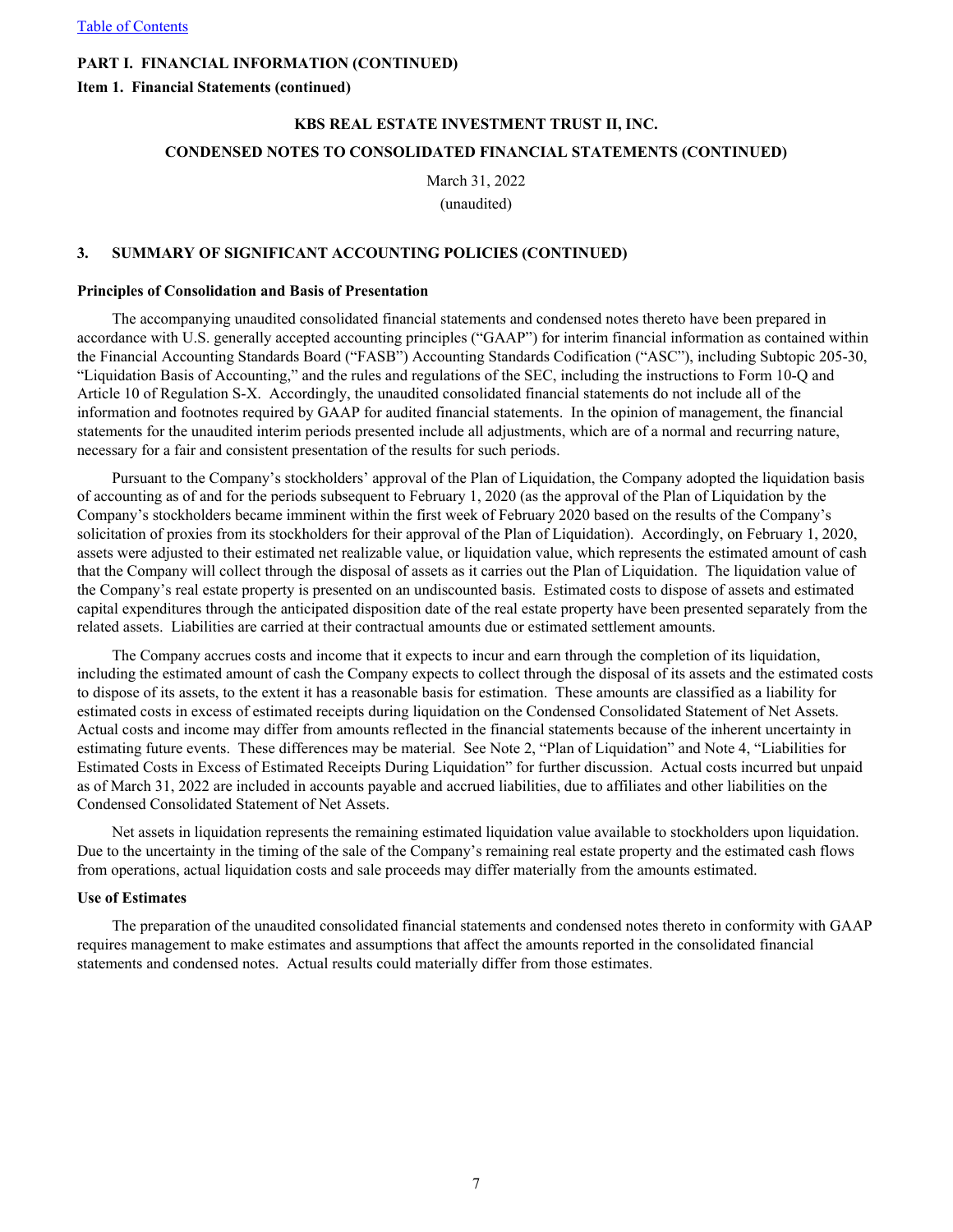#### **Item 1. Financial Statements (continued)**

# **KBS REAL ESTATE INVESTMENT TRUST II, INC. CONDENSED NOTES TO CONSOLIDATED FINANCIAL STATEMENTS (CONTINUED)**

March 31, 2022 (unaudited)

# **4. LIABILITIES FOR ESTIMATED COSTS IN EXCESS OF ESTIMATED RECEIPTS DURING LIQUIDATION**

The liquidation basis of accounting requires the Company to estimate net cash flows from operations and to accrue all costs associated with implementing and completing the Plan of Liquidation. As of March 31, 2022, the Company estimated that it will have costs in excess of estimated receipts during the liquidation process. These amounts can vary significantly due to, among other things, the timing and estimates for executing and renewing leases, estimates of tenant improvement costs and capital expenditures, the timing of property sales, direct costs incurred to complete the sales, the timing and amounts associated with discharging known and contingent liabilities and the costs associated with the winding down of operations. These costs are estimated and are anticipated to be paid out over the liquidation period.

The change in the liabilities for estimated costs in excess of estimated receipts during liquidation as of March 31, 2022 is as follows (in thousands):

|                                                                                             | December 31,<br>2021 | <b>Cash Payments</b><br>(Receipts) | <b>Remeasurement of</b><br><b>Assets and Liabilities</b> | <b>March 31, 2022</b> |  |
|---------------------------------------------------------------------------------------------|----------------------|------------------------------------|----------------------------------------------------------|-----------------------|--|
| Assets:                                                                                     |                      |                                    |                                                          |                       |  |
| Estimated net inflows from investments in real estate                                       | $4,415$ \$           | $(540)$ \$                         | $(634)$ \$                                               | 3,241                 |  |
|                                                                                             | 4,415                | (540)                              | (634)                                                    | 3,241                 |  |
| Liabilities:                                                                                |                      |                                    |                                                          |                       |  |
| Liquidation transaction costs                                                               | (2,760)              |                                    |                                                          | (2,760)               |  |
| Corporate expenditures                                                                      | (4,246)              | 1,520                              | 22                                                       | (2,704)               |  |
| Capital expenditures                                                                        | (19, 430)            | 3,779                              | 95                                                       | (15, 556)             |  |
|                                                                                             | (26, 436)            | 5,299                              | 117                                                      | (21,020)              |  |
| Total liabilities for estimated costs in excess of estimated<br>receipts during liquidation | $(22,021)$ \$        | 4,759                              | $(517)$ \$                                               | (17, 779)             |  |

## **5. NET ASSETS IN LIQUIDATION**

Net assets in liquidation decreased by approximately \$25.0 million during the three months ended March 31, 2022 as follows (in thousands):

| Changes in net assets in liquidation                                                     |           |
|------------------------------------------------------------------------------------------|-----------|
| Change in liquidation value of real estate property after closing costs/disposition fees | (24, 364) |
| Change in estimated cash flow during liquidation                                         | (612)     |
| Change in estimated capital expenditures                                                 | 95        |
| Other changes, net                                                                       | (136)     |
| Changes in net assets in liquidation                                                     | (25, 017) |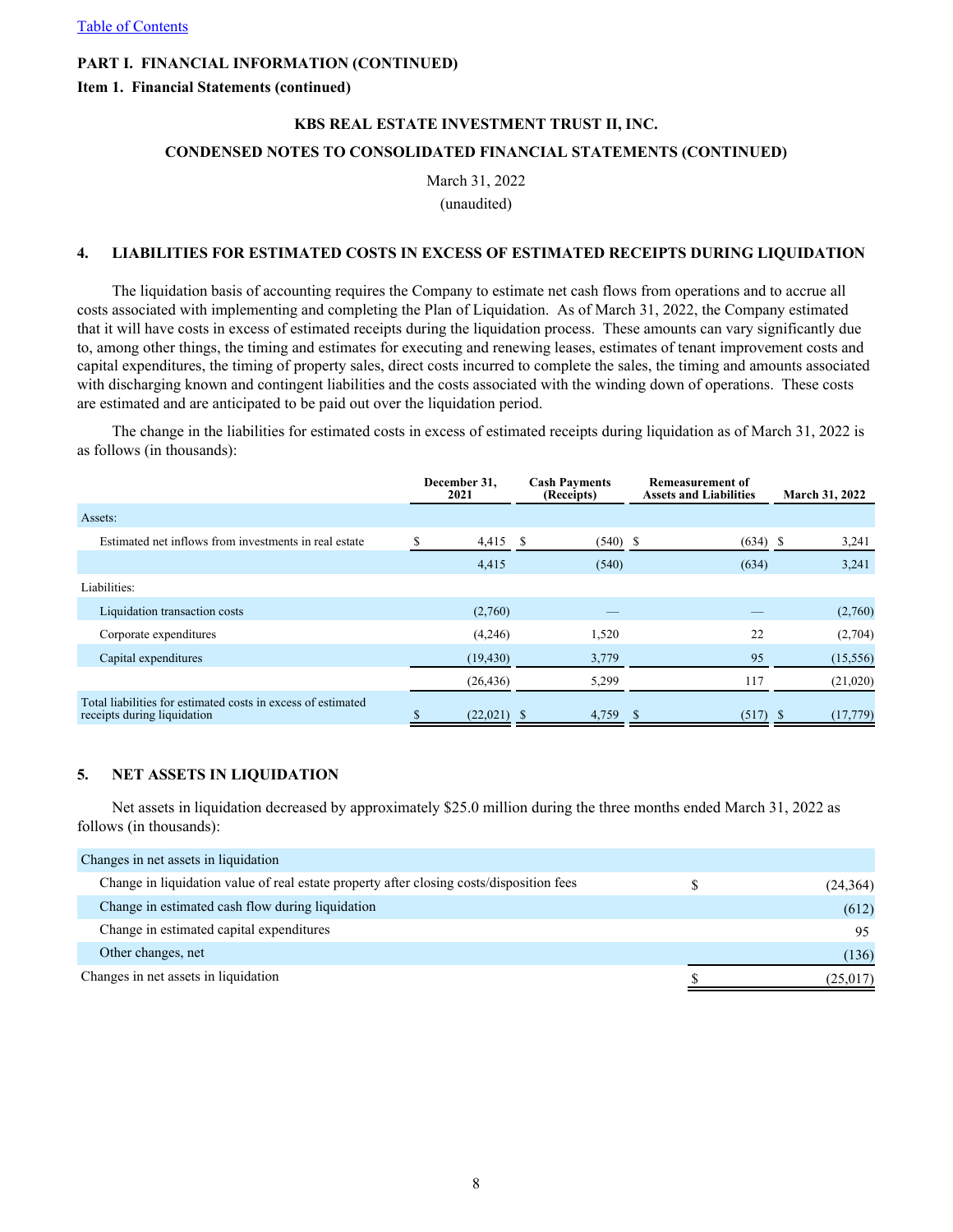**Item 1. Financial Statements (continued)**

# **KBS REAL ESTATE INVESTMENT TRUST II, INC. CONDENSED NOTES TO CONSOLIDATED FINANCIAL STATEMENTS (CONTINUED)**

March 31, 2022 (unaudited)

#### **5. NET ASSETS IN LIQUIDATION (CONTINUED)**

During the three months ended March 31, 2022, the estimated net realizable value of real estate after estimated closing costs and disposition fees of the Company's remaining office building located in Los Angeles, California ("Union Bank Plaza") decreased by \$24.4 million as the liquidation value was adjusted based on information received from prospective buyers as the property is currently being marketed for sale. This was the largest component of the decline in net assets in liquidation. As of March 31, 2022, Union Bank Plaza was 64% occupied. Demand for office space in downtown Los Angeles significantly declined as a result of the COVID-19 pandemic, with employees continuing to work from home. In addition, with rising interest rates, prospective buyers are challenged to obtain favorable financing, which along with the lower demand for office space, is impacting the projected cash flows of the property and the purchase price prospective buyers are willing to pay for the property.

The net assets in liquidation as of March 31, 2022 would result in the payment of additional estimated liquidating distributions of approximately \$0.98 per share of common stock to the Company's stockholders of record as of March 31, 2022. This estimate of additional liquidating distributions includes projections of costs and expenses to be incurred during the estimated period required to complete the Plan of Liquidation. There is inherent uncertainty with these estimates and projections, and they could change materially based on the timing of the sale of the Company's remaining real estate property, the performance of the Company's remaining asset and any changes in the underlying assumptions of the projected cash flows from this property. See Note 2, "Plan of Liquidation."

#### **6. REAL ESTATE**

As of March 31, 2022, the Company owned one office property, encompassing in the aggregate 701,888 rentable square feet with an estimated liquidation value of \$163.5 million, exclusive of net operating income to be earned and projected capital expenditures to be incurred over the expected hold period through sale. As of March 31, 2022, the Company's remaining real estate property was 64% occupied.

As a result of adopting the liquidation basis of accounting as of February 1, 2020, as of March 31, 2022, the remaining real estate property was recorded at its estimated liquidation value, which represents the estimated gross amount of cash that the Company will collect through the sale of its remaining real estate property owned as of March 31, 2022 as it carries out its Plan of Liquidation.

#### **7. RELATED PARTY TRANSACTIONS**

The Company has entered into the Advisory Agreement with the Advisor. This agreement entitles the Advisor to specified fees upon the provision of certain services with regard to the management of the Company's investments, among other services, and the disposition of investments, as well as reimbursement of certain costs incurred by the Advisor in providing services to the Company. In addition, the Advisor is entitled to certain other fees, including an incentive fee upon achieving certain performance goals, as detailed in the Advisory Agreement. The Company has also entered into a fee reimbursement agreement with KBS Capital Markets Group LLC (the "Dealer Manager") pursuant to which the Company agreed to reimburse the Dealer Manager for certain fees and expenses it incurs for administering the Company's participation in the Depository Trust & Clearing Corporation Alternative Investment Product Platform with respect to certain accounts of the Company's investors serviced through the platform. The Advisor and Dealer Manager also serve or served as the advisor and dealer manager, respectively, for KBS Real Estate Investment Trust III, Inc. ("KBS REIT III") and KBS Growth & Income REIT, Inc. ("KBS Growth & Income REIT").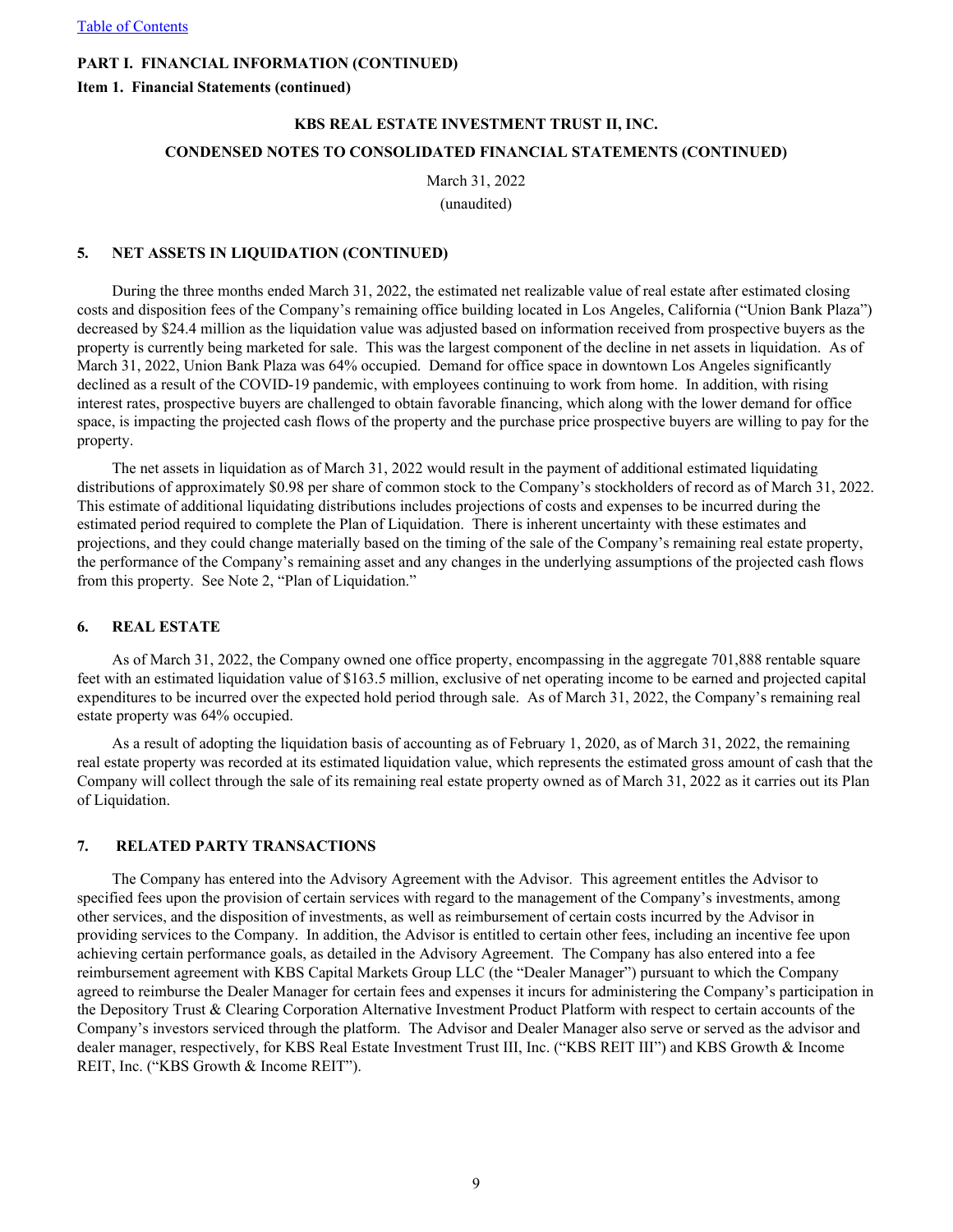**Item 1. Financial Statements (continued)**

# **KBS REAL ESTATE INVESTMENT TRUST II, INC. CONDENSED NOTES TO CONSOLIDATED FINANCIAL STATEMENTS (CONTINUED)**

March 31, 2022 (unaudited)

#### **7. RELATED PARTY TRANSACTIONS (CONTINUED)**

As of January 1, 2021, the Company, together with KBS REIT III, KBS Growth & Income REIT, the Dealer Manager, the Advisor and other KBS-affiliated entities, had entered into an errors and omissions and directors and officers liability insurance program where the lower tiers of such insurance coverage were shared. The cost of these lower tiers is allocated by the Advisor and its insurance broker among each of the various entities covered by the program, and is billed directly to each entity. In June 2021, the Company renewed its participation in the program. The program is effective through June 30, 2022.

During the three months ended March 31, 2022 and 2021, no other business transactions occurred between the Company and KBS REIT III, KBS Growth & Income REIT, the Advisor, the Dealer Manager or other KBS-affiliated entities.

Pursuant to the terms of these agreements, summarized below are the related-party costs incurred by the Company for the three months ended March 31, 2022 and 2021, respectively, and any related amounts receivable and payable as of March 31, 2022 and December 31, 2021 (in thousands):

|                                                    | <b>Incurred</b> |     |     | Receivable as of             |  |                          |  | Payable as of            |  |           |    |              |  |
|----------------------------------------------------|-----------------|-----|-----|------------------------------|--|--------------------------|--|--------------------------|--|-----------|----|--------------|--|
|                                                    |                 |     |     | Three Months Ended March 31, |  | March 31,                |  | December 31.             |  | March 31. |    | December 31, |  |
|                                                    | 2022            |     |     | 2021                         |  | 2022                     |  | 2021                     |  | 2022      |    | 2021         |  |
| <b>Expensed</b>                                    |                 |     |     |                              |  |                          |  |                          |  |           |    |              |  |
| Asset management fees                              |                 | 514 | - S | $1,438$ \$                   |  | $\overline{\phantom{a}}$ |  | $\overline{\phantom{0}}$ |  |           | -S |              |  |
| Reimbursement of operating expenses <sup>(1)</sup> |                 | 18  |     | 126                          |  | 844                      |  | 727                      |  | 37        |    | 29           |  |
|                                                    |                 | 532 |     | 1.564                        |  | 844                      |  | $72^{\circ}$             |  | 37        |    | 29           |  |

 $<sup>(1)</sup>$  Reimbursable operating expenses primarily consists of internal audit personnel costs, accounting software costs and cybersecurity related expenses incurred</sup> by the Advisor under the Advisory Agreement. The Company has reimbursed the Advisor for the Company's allocable portion of the salaries, benefits and overhead of internal audit department personnel providing services to the Company. These amounts totaled \$16,000 and \$87,000 for the three months ended March 31, 2022 and 2021, respectively, and were the only type of employee costs reimbursed under the Advisory Agreement for the three months ended March 31, 2022 and 2021. The Company will not reimburse for employee costs in connection with services for which the Advisor earns acquisition, origination or disposition fees (other than reimbursement of travel and communication expenses) or for the salaries or benefits the Advisor or its affiliates may pay to the Company's executive officers. In addition to the amounts above, the Company reimburses the Advisor for certain of the Company's direct costs incurred from third parties that were initially paid by the Advisor on behalf of the Company. The receivable as of March 31, 2022 and December 31, 2021 includes (i) \$0.7 million of estimated amounts charged to the Company by certain vendors for services for which the Company believes it was either overcharged or which were never performed and (ii) \$0.1 million of legal and accounting costs related to the investigation of this matter incurred during the three months ended March 31, 2022. The Advisor has agreed to reimburse the Company for any amounts inappropriately charged to the Company and for legal and accounting costs incurred related to the investigation of this matter. The Company's audit committee, in conjunction with the audit committee of KBS REIT III, is conducting an ongoing investigation of this matter.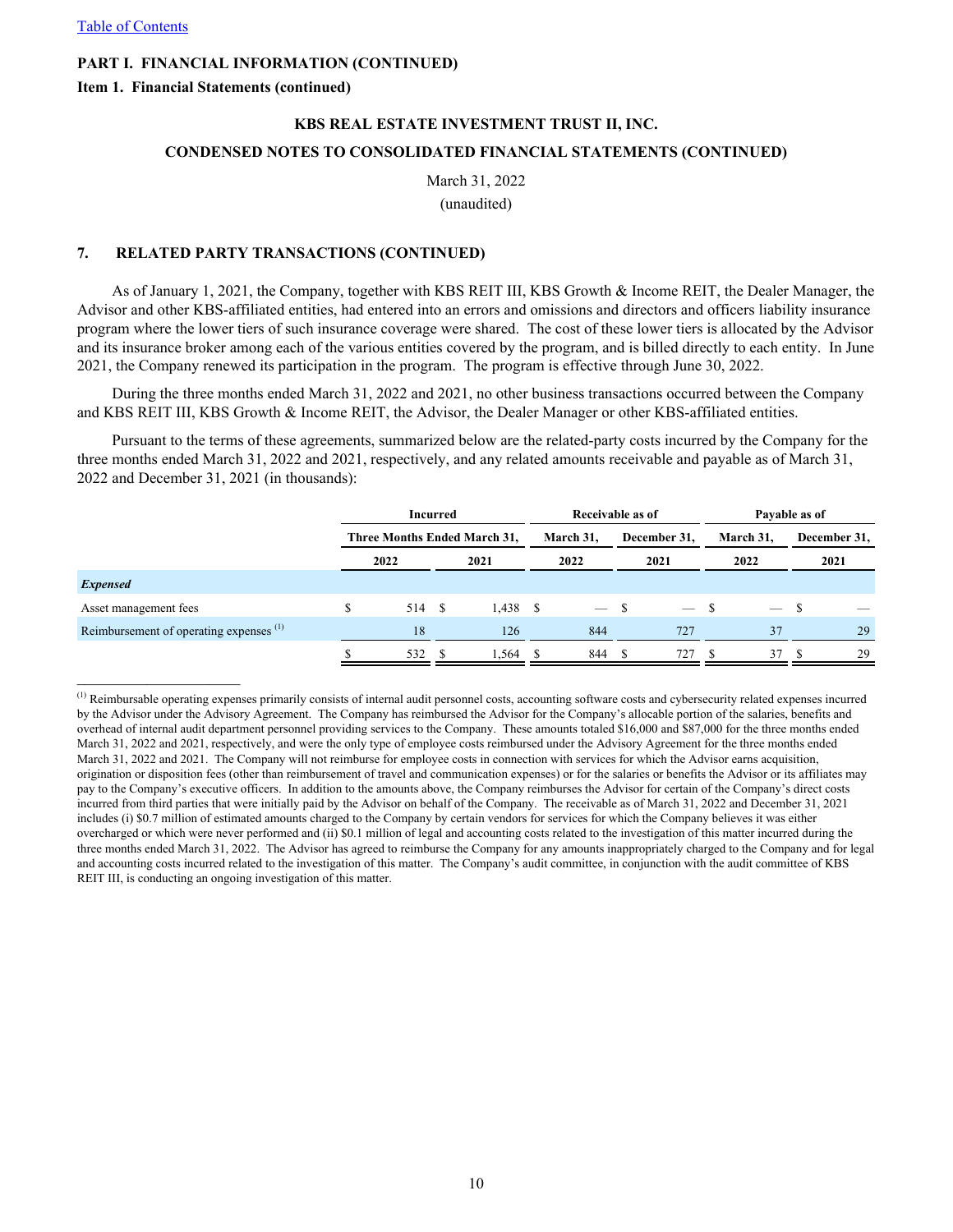**Item 1. Financial Statements (continued)**

# **KBS REAL ESTATE INVESTMENT TRUST II, INC. CONDENSED NOTES TO CONSOLIDATED FINANCIAL STATEMENTS (CONTINUED)**

March 31, 2022 (unaudited)

#### **8. COMMITMENTS AND CONTINGENCIES**

#### **Economic Dependency**

The Company is dependent on the Advisor for certain services that are essential to the Company, including the execution of the Plan of Liquidation; the disposition of the Company's remaining real estate investment; management of the Company's remaining real estate investment; and other general and administrative responsibilities. In the event the Advisor is unable to provide any of these services, the Company will be required to obtain such services from other sources.

#### **Environmental**

As an owner of real estate, the Company is subject to various environmental laws of federal, state and local governments. Compliance with existing environmental laws is not expected to have a material adverse effect on the Company's financial condition and results of operations as of March 31, 2022.

#### **Legal Matters**

From time to time, the Company is party to legal proceedings that arise in the ordinary course of its business. Management is not aware of any legal proceedings of which the outcome is probable or reasonably possible to have a material adverse effect on the Company's results of operations or financial condition, which would require accrual or disclosure of the contingency and possible range of loss. Additionally, the Company has not recorded any loss contingencies related to legal proceedings in which the potential loss is deemed to be remote.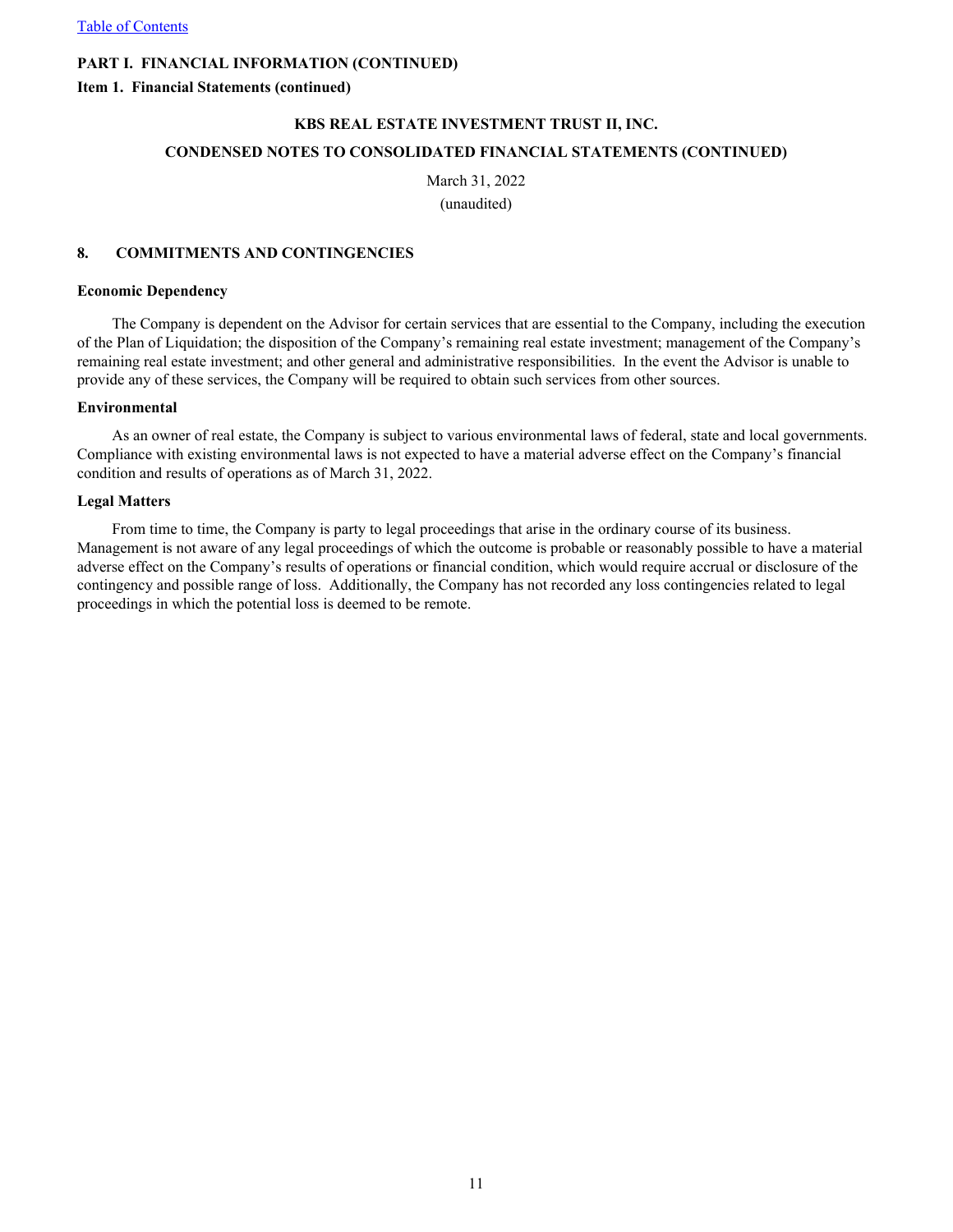#### <span id="page-12-0"></span>**Item 2. Management's Discussion and Analysis of Financial Condition and Results of Operations**

The following discussion and analysis should be read in conjunction with the accompanying financial statements of KBS Real Estate Investment Trust II, Inc. and the notes thereto. As used herein, the terms "we," "our" and "us" refer to KBS Real Estate Investment Trust II, Inc., a Maryland corporation, and, as required by context, KBS Limited Partnership II, a Delaware limited partnership, which we refer to as the "Operating Partnership," and to their subsidiaries.

#### **Forward-Looking Statements**

Certain statements included in this Quarterly Report on Form 10-Q are forward-looking statements. Those statements include statements regarding the intent, belief or current expectations of KBS Real Estate Investment Trust II, Inc. and members of our management team, as well as the assumptions on which such statements are based, and generally are identified by the use of words such as "may," "will," "seeks," "anticipates," "believes," "estimates," "expects," "plans," "intends," "should" or similar expressions. These include statements about our plans, strategies and prospects and Plan of Liquidation (defined herein) and these statements are subject to known and unknown risks and uncertainties. Readers are cautioned not to place undue reliance on these forward-looking statements. Actual results may differ materially from those contemplated by such forwardlooking statements. Further, forward-looking statements speak only as of the date they are made, and we undertake no obligation to update or revise forward-looking statements to reflect changed assumptions, the occurrence of unanticipated events or changes to future operating results over time, unless required by law. Moreover, you should interpret many of the risks identified in this report, as well as the risks set forth below, as being heightened as a result of the ongoing and numerous adverse impacts of the COVID-19 pandemic.

The following are some of the risks and uncertainties, although not all of the risks and uncertainties, that could cause our actual results to differ materially from those presented in our forward-looking statements:

- The COVID-19 pandemic, together with the resulting measures imposed to help control the spread of the virus, has had a negative impact on the economy and business activity globally. The extent to which the COVID-19 pandemic further impacts our completion of the Plan of Liquidation depends on future developments, which remain uncertain and cannot be predicted with confidence, including the demand for office space in downtown Los Angeles, where our remaining property is located, which demand has significantly declined as a result of the COVID-19 pandemic, with employees continuing to work from home.
- Although our board of directors and our stockholders have approved the sale of all of our assets and our dissolution pursuant to the Plan of Liquidation, we can give no assurance that we will be able to successfully implement the Plan of Liquidation and sell our assets, pay our debts and distribute the net proceeds from liquidation to our stockholders as we expect. If we underestimated our existing obligations and liabilities or if unanticipated or contingent liabilities arise, the amount of liquidating distributions ultimately paid to our stockholders could be less than estimated. Given the uncertainty and current business disruptions as a result of the outbreak of COVID-19, our completion of the Plan of Liquidation may be materially and adversely impacted and this may have a material effect on the ultimate amount and timing of liquidating distributions received by stockholders.
- We may face unanticipated difficulties, delays or expenditures relating to our implementation of the Plan of Liquidation, which may reduce or delay our payment of liquidating distributions.
- We can give no assurance regarding the timing of the disposition of our remaining real estate property, the sale price we will receive for this property and the amount and timing of liquidating distributions to be received by our stockholders.
- We may face risks associated with legal proceedings, including stockholder litigation, that may be instituted against us related to the Plan of Liquidation.
- All of our executive officers, one of our directors and other key professionals are also officers, directors, managers, key professionals and/or holders of a direct or indirect controlling interest in our advisor, the entity that acted as our dealer manager and/or other KBS-affiliated entities. As a result, they face conflicts of interest, including significant conflicts created by our advisor's compensation arrangements with us and other KBS-sponsored programs and KBSadvised investors and conflicts in allocating time among us and these other programs and investors. These conflicts could result in unanticipated actions.
- We pay substantial fees to and expenses of our advisor and its affiliates. These payments reduce the amount of liquidating distributions our stockholders will receive.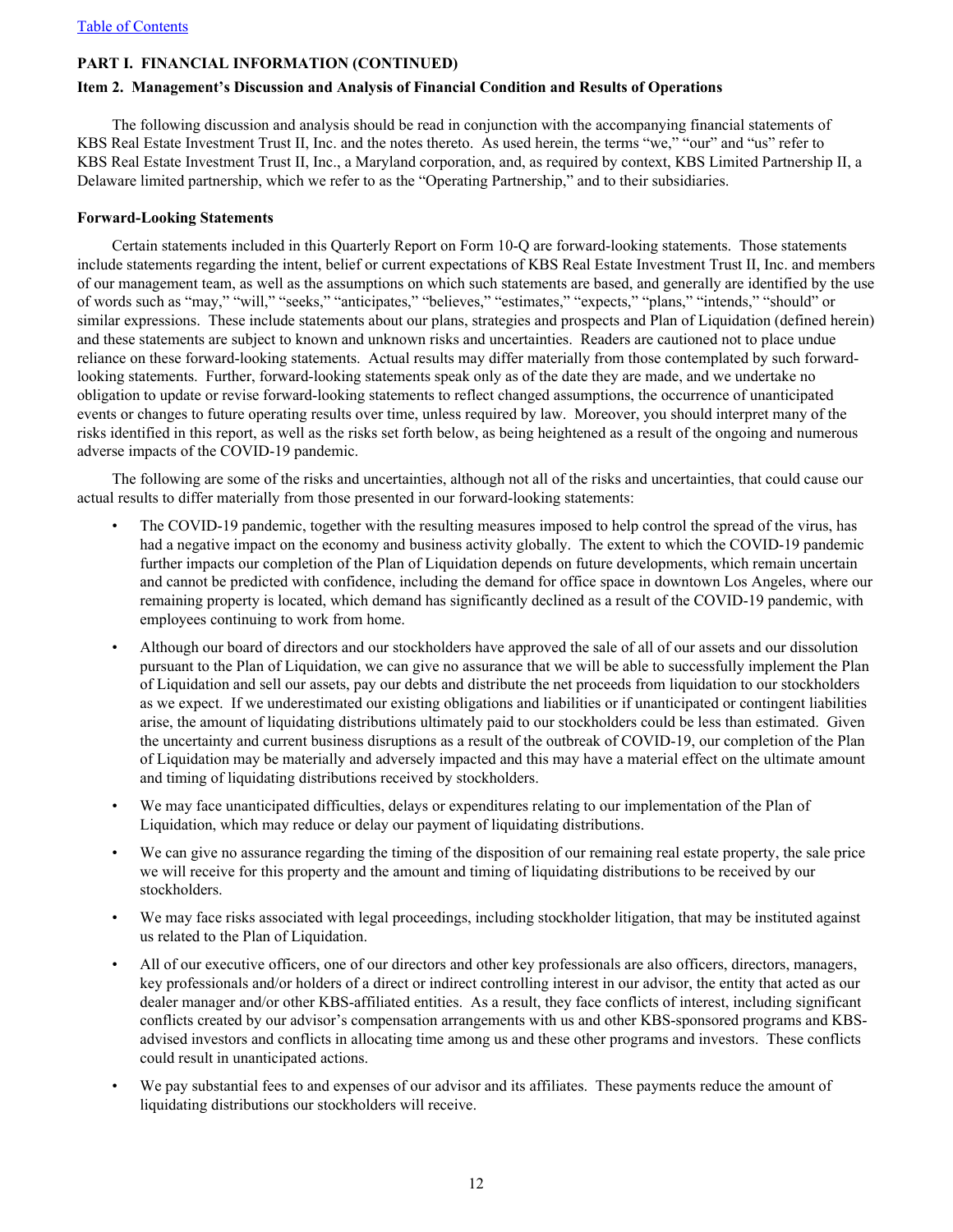#### **Item 2. Management's Discussion and Analysis of Financial Condition and Results of Operations (continued)**

- The resale value of a property depends principally upon the value of the cash flow generated by the leases associated with that property. Non-renewals, terminations or lease defaults could reduce our net sales proceeds and the amount of liquidating distributions our stockholders receive. Accordingly, our ability to successfully implement the Plan of Liquidation is partially dependent upon the success and economic viability of our tenants and our ability to retain and attract tenants.
- Our remaining real estate property has been and may continue to be affected by unfavorable real estate market and general economic conditions, which could further decrease the value of this property. Revenues from this property could decrease. Such events would make it more difficult for us to successfully complete the Plan of Liquidation, which could reduce our stockholders' returns and the amount of liquidating distributions they receive.
- On November 1, 2021, in connection with our liquidation pursuant to the Plan of Liquidation, our board of directors approved the termination of our share redemption program effective as of November 22, 2021. As such, our stockholders' primary source of liquidity is the completion of our Plan of Liquidation.
- As a result of our disposition activity in connection with our liquidation, our general and administrative expenses, which are not directly related to the size of the assets we own, have increased as a percentage of our cash flow from operations, and we will continue to incur general and administrative expenses until we have liquidated and dissolved.

All forward-looking statements should be read in light of the risks identified in Part I, Item 1A of our Annual Report on Form 10-K for the year ended December 31, 2021, as filed with the Securities and Exchange Commission (the "SEC").

#### **Overview**

We were formed on July 12, 2007 as a Maryland corporation that elected to be taxed as a real estate investment trust ("REIT") beginning with the taxable year ended December 31, 2008 and we intend to continue to operate in such a manner. We conduct our business primarily through our Operating Partnership, of which we are the sole general partner. Subject to certain restrictions and limitations, our business is managed by our advisor, KBS Capital Advisors LLC, pursuant to an advisory agreement. KBS Capital Advisors conducts our operations and manages our remaining real estate property. Our advisor owns 20,000 shares of our common stock. We have no paid employees.

As of March 31, 2022, we owned one office property.

As of March 31, 2022, we had 183,346,918 shares of common stock issued and outstanding.

On November 13, 2019, in connection with a review of potential strategic alternatives available to us, a special committee composed of all of our independent directors (the "Special Committee") and our board of directors unanimously approved the sale of all of our assets and our dissolution pursuant to the terms of the plan of complete liquidation and dissolution (the "Plan of Liquidation"). The principal purpose of the Plan of Liquidation is to provide liquidity to our stockholders by selling our assets, paying our debts and distributing the net proceeds from liquidation to our stockholders. On March 5, 2020, our stockholders approved the Plan of Liquidation. The Plan of Liquidation is included as an exhibit to this Quarterly Report on Form 10-Q.

#### *Plan of Liquidation*

In accordance with the Plan of Liquidation, our objectives are to pursue an orderly liquidation of our company by selling all of our assets, paying our debts and our known liabilities, providing for the payment of unknown or contingent liabilities, distributing the net proceeds from liquidation to our stockholders and winding up our operations and dissolving our company.

Pursuant to the Plan of Liquidation, our board of directors has authorized the following liquidating distributions:

| <b>Record Date</b> | <b>Payment Date</b> | <b>Liquidating Distribution Per Share</b> |
|--------------------|---------------------|-------------------------------------------|
| March 5, 2020      | March 10, 2020      | 0.75                                      |
| August 3, 2020     | August 7, 2020      | 0.25                                      |
| December 24, 2020  | December 30, 2020   | 0.40                                      |
| October 1, 2021    | October 5, 2021     | 0.50                                      |
| December 9, 2021   | December 14, 2021   | 0.20                                      |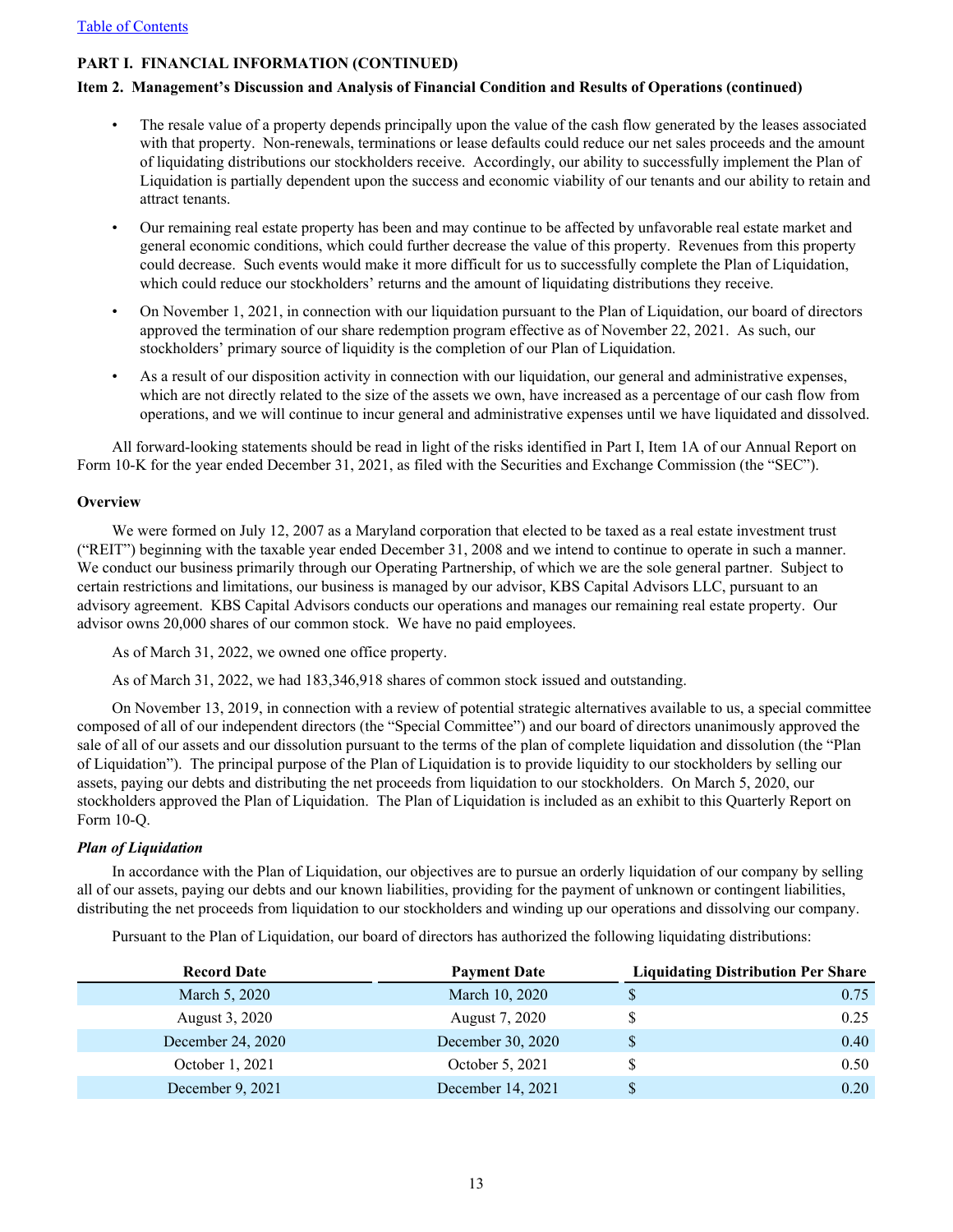#### **Item 2. Management's Discussion and Analysis of Financial Condition and Results of Operations (continued)**

We expect to distribute substantially all of the remaining proceeds from liquidation after the completion of the sale of our remaining real estate property.

Our expectations about the implementation of the Plan of Liquidation and the amount of any additional liquidating distributions that we will pay to our stockholders and when we will pay them are subject to risks and uncertainties and are based on certain estimates and assumptions, one or more of which may prove to be incorrect. As a result, the actual amount of any additional liquidating distributions we pay to stockholders may be less than we estimate and the liquidating distributions may be paid later than we predict. There are many factors that may affect the amount of liquidating distributions we will ultimately pay to our stockholders. If we underestimate our existing obligations and liabilities or the amount of taxes, transaction fees and expenses relating to the liquidation and dissolution, or if unanticipated or contingent liabilities arise, the amount of liquidating distributions ultimately paid to our stockholders could be less than estimated. Moreover, the liquidation value will fluctuate over time in response to developments related to our remaining real estate property, in response to the real estate and finance markets, based on the actual liquidation timing and the amount of net proceeds received from the disposition of our remaining asset and due to other factors. Given the uncertainty and current business disruptions as a result of the outbreak of COVID-19, our implementation of the Plan of Liquidation may be materially and adversely impacted and this may have a material effect on the ultimate amount and timing of liquidating distributions received by our stockholders. While we have considered the impact from COVID-19 in our net assets in liquidation presented on the Condensed Consolidated Statement of Net Assets as of March 31, 2022, the extent to which our completion of the Plan of Liquidation may be further affected by COVID-19 depends on future developments, which remain uncertain and cannot be predicted with confidence, including the demand for office space in downtown Los Angeles, where our remaining property is located, which demand has significantly declined as a result of the COVID-19 pandemic, with employees continuing to work from home. See "— Market Outlook — Real Estate and Real Estate Finance Markets — COVID-19 Pandemic and Portfolio Outlook" for a discussion of the impact of the outbreak of COVID-19 on our business and our liquidation. We can give no assurance regarding the timing of the disposition of our remaining asset, the sale price we will receive for this asset, and the amount or timing of liquidating distributions to be received by our stockholders.

#### **Market Outlook – Real Estate and Real Estate Finance Markets**

Volatility in global financial markets and changing political environments can cause fluctuations in the performance of the U.S. commercial real estate markets. Possible future declines in rental rates, slower or potentially negative net absorption of leased space and expectations of future rental concessions, including free rent to renew tenants early, to retain tenants who are up for renewal or to attract new tenants, may result in decreases in cash flows from our remaining property. Further, revenues from our remaining property could decrease due to a reduction in occupancy (caused by factors including, but not limited to, tenant defaults, tenant insolvency, early termination of tenant leases and non-renewal of existing tenant leases), rent deferrals or abatements, tenants being unable to pay their rent and/or lower rental rates. Reductions in revenues from our remaining property would adversely impact the timing of the asset sale and/or the sale price we will receive for our property. Market conditions can change quickly, potentially negatively impacting the value of real estate investments. Most recently, the outbreak of COVID-19 has had a negative impact on the real estate market as discussed below.

#### *COVID-19 Pandemic and Portfolio Outlook*

One of the most significant risks and uncertainties facing us and the real estate industry generally, and in particular office REITs like our company, continues to be the effect of the public health crisis of the COVID-19 pandemic. To date, we have not experienced significant disruptions in our operations from the COVID-19 pandemic, although our completion of the Plan of Liquidation has been delayed. During the three months ended March 31, 2022, we reduced the estimated liquidation value of our remaining real estate property by \$24.4 million (after estimated closing costs and disposition fees) partly due to changes in leasing projections resulting in lower projected cash flow and a lower projected sale price caused by the impact of the COVID-19 pandemic. During the years ended December 31, 2021 and 2020, we reduced the estimated liquidation value of our real estate portfolio by \$78.1 million (or \$54.6 million after accounting for the decrease in estimated capital expenditures of \$23.5 million that was previously projected to be spent) and \$90.2 million, respectively, due to changes in leasing projections across our portfolio resulting in lower projected cash flow and projected sales prices caused by the impact of the COVID-19 pandemic. In future periods, we may need to recognize additional decreases in the value of our remaining real estate property to the extent leasing projections and the projected sale price declines.

We cannot predict to what extent economic activity, including the use of and demand for office space, will return to prepandemic levels. During 2021, the usage of our assets remained lower than pre-pandemic levels. In addition, we experienced a significant reduction in leasing interest and activity when compared to pre-pandemic levels. See "— Overview – Plan of Liquidation" above.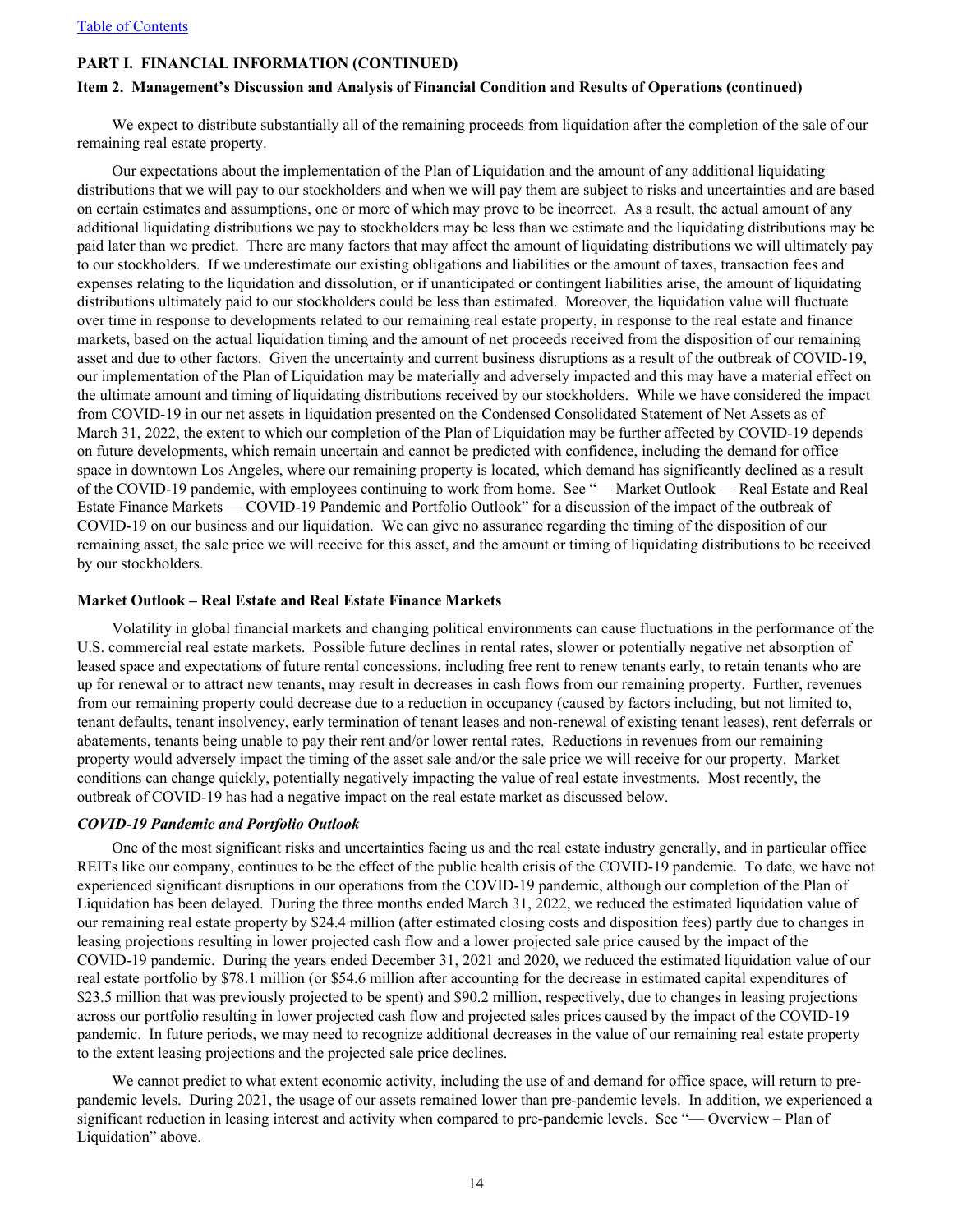#### **Item 2. Management's Discussion and Analysis of Financial Condition and Results of Operations (continued)**

#### **Liquidity and Capital Resources**

As described above under "— Overview — Plan of Liquidation," on March 5, 2020, our stockholders approved the sale of all of our assets and our dissolution pursuant to the terms of the Plan of Liquidation. We expect to sell all of our assets, pay all of our known liabilities, provide for unknown liabilities and distribute the net proceeds from liquidation to our stockholders. Our principal demands for funds through the completion of our liquidation will be for: the payment of operating expenses, capital expenditures and general and administrative expenses, including expenses in connection with the Plan of Liquidation; and payments of distributions to stockholders pursuant to the Plan of Liquidation. During our liquidation, we intend to use our cash on hand and proceeds from the sale of real estate properties as our primary sources of liquidity. To the extent available, we also intend to use cash flow generated by our remaining real estate property.

Our investment in real estate generates cash flow in the form of rental revenues and tenant reimbursements, which are reduced by operating expenditures, the payment of asset management fees and corporate general and administrative expenses. Cash flow from operations from our real estate investment is primarily dependent upon the occupancy level of the property, the net effective rental rates on our leases, the collectibility of rent and operating recoveries from our tenants and how well we manage our expenditures. As of March 31, 2022, our remaining real estate property was 64% occupied.

For the three months ended March 31, 2022, our cash needs for capital expenditures were met with cash on hand. Operating cash needs during the same period were met with cash flow generated by our real estate investment. We believe that our cash on hand, our cash flow from operations to the extent available and proceeds from the sale of our remaining real estate property will be sufficient to meet our liquidity needs during our liquidation.

During the liquidating process, we intend to maintain adequate cash reserves for liquidity, capital expenditures and other future capital needs. As of March 31, 2022, the estimated capital expenditures through the anticipated disposition date for our remaining real estate property were \$15.6 million.

We expect to continue to pay liquidating distribution payments to our stockholders through the completion of our liquidation process and to pay the final liquidating distribution after we sell all of our assets, pay all of our known liabilities and provide for unknown liabilities. At the time of adopting the Plan of Liquidation, we had anticipated completing the orderly liquidation of our company and paying substantially all of our liquidating distributions from the net proceeds from liquidation within 24 months after stockholder approval of the Plan of Liquidation, which occurred on March 5, 2020. Given the uncertainty and business disruptions as a result of the outbreak of COVID-19, our completion of the Plan of Liquidation has been delayed. We currently anticipate that we will complete our liquidation by the third quarter of 2022. Although we were not able to complete our liquidation within the 24-month period described above, we do not anticipate any material unfavorable tax consequences to our stockholders or to our status as a REIT. For U.S. federal income tax purposes, (i) we did not have any current and accumulated earnings and profits (including any gain) or taxable income or gain for the taxable years ended December 31, 2020 and December 31, 2021 and (ii) we do not anticipate any current and accumulated earnings and profits (including any gain) or taxable income or gain for the taxable year ended December 31, 2022 or in future periods. Our expectations about the amount of future liquidating distributions that we will pay and when we will pay them are based on certain estimates and assumptions, one or more of which may prove to be incorrect. As a result, the actual amount of liquidating distributions we pay to our stockholders may be less than our estimate and the liquidating distributions may be paid later than we predict. See "— Overview — Plan of Liquidation" and "—Market Outlook — Real Estate and Real Estate Finance Markets — COVID-19 Pandemic and Portfolio Outlook" for a discussion of the impact of the outbreak of COVID-19 on our business and our liquidation. We do not expect to pay regular monthly distributions during the liquidating process.

In addition to using our capital resources for capital expenditures and for operating costs, we use our capital resources to make certain payments to our advisor. We paid our advisor fees in connection with the acquisition and origination of our assets and pay our advisor fees in connection with the management and disposition of our assets and for certain costs incurred by our advisor in providing services to us. Among the fees payable to our advisor is an asset management fee. With respect to investments in real estate, we pay our advisor a monthly asset management fee equal to one-twelfth of 0.75% of the amount paid or allocated to acquire the investment, plus the cost of any subsequent development, construction or improvements to the property. This amount includes any portion of the investment that was debt financed and is inclusive of acquisition fees and expenses related thereto. We also continue to reimburse our advisor and our dealer manager for certain stockholder services.

During the three months ended March 31, 2022, cash and cash equivalents decreased by \$5.8 million primarily as a result of \$3.8 million of capital expenditure payments and \$1.5 million of corporate expenditures.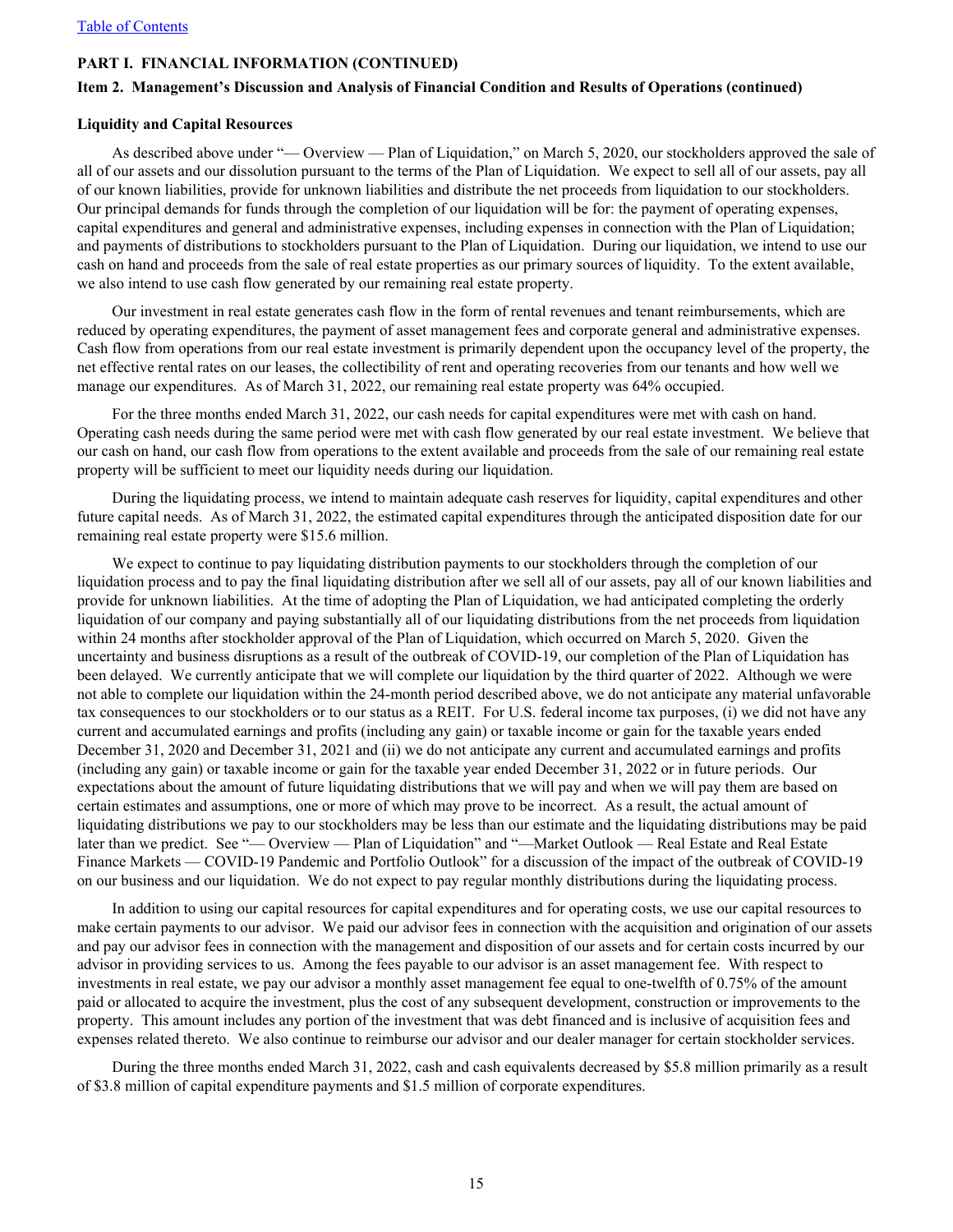#### **Item 2. Management's Discussion and Analysis of Financial Condition and Results of Operations (continued)**

Pursuant to our stockholders' approval of the Plan of Liquidation, we adopted the liquidation basis of accounting as of February 1, 2020 (as the approval of the Plan of Liquidation by our stockholders became imminent within the first week of February 2020 based on the results of our solicitation of proxies from our stockholders for their approval of the Plan of Liquidation) and for the periods subsequent to February 1, 2020 in accordance with GAAP. Accordingly, on February 1, 2020, assets were adjusted to their estimated net realizable value, or liquidation value, which represents the estimated amount of cash that we will collect through the disposal of our assets as we carry out our Plan of Liquidation. The liquidation value of our operating property is presented on an undiscounted basis. Estimated costs to dispose of assets and estimated capital expenditures through the anticipated disposition date of the property have been presented separately from the related assets. Liabilities are carried at their contractual amounts due or estimated settlement amounts.

#### **Changes in Net Assets in Liquidation**

#### *For the Three Months March 31, 2022*

Net assets in liquidation decreased by approximately \$25.0 million from \$205.5 million on December 31, 2021 to \$180.5 million on March 31, 2022. The primary reason for the decrease in net assets in liquidation was due to a decrease in the liquidation value our remaining real estate property located in Los Angeles, California ("Union Bank Plaza"). The estimated net proceeds from the sale of Union Bank Plaza decreased by approximately \$24.4 million (after estimated closing costs and disposition fees) as the liquidation value was adjusted based on information received from prospective buyers as the property is currently being marketed for sale. As of March 31, 2022, Union Bank Plaza was 64% occupied. Demand for office space in downtown Los Angeles significantly declined as a result of the COVID-19 pandemic, with employees continuing to work from home. In addition, with rising interest rates, prospective buyers are challenged to obtain favorable financing, which along with the lower demand for office space, is impacting the projected cash flows of the property and the purchase price prospective buyers are willing to pay for the property.

There is inherent uncertainty with these estimates and projections, and they could change materially based on the timing of the sale of our remaining real estate property, the performance of our remaining asset and any changes in the underlying assumptions of the projected cash flows from this property.

#### **Results of Operations**

In light of the adoption of liquidation basis accounting as of February 1, 2020 and our liquidation pursuant to the Plan of Liquidation, the results of operations for the current year period are not comparable to the prior year period. The sale of assets under the Plan of Liquidation has had a significant impact on our operations. Changes in liquidation values of our assets are discussed above under "— Changes in Net Assets in Liquidation." See "— Overview — Plan of Liquidation" and "— Market Outlook — Real Estate and Real Estate Finance Markets — COVID-19 Pandemic and Portfolio Outlook" for a discussion of the impact of the outbreak of COVID-19 on our business and our liquidation.

Due to the adoption of the Plan of Liquidation, we are no longer reporting funds from operations and modified funds from operations as we no longer consider these to be key performance measures.

#### **Critical Accounting Policies and Estimates**

Our consolidated interim financial statements and condensed notes thereto have been prepared in accordance with GAAP and in conjunction with the rules and regulations of the SEC. The preparation of our financial statements requires significant management judgements, assumptions and estimates about matters that are inherently uncertain. These judgments affect the reported amounts of assets and liabilities and our disclosure of contingent assets and liabilities as of the dates of the financial statements. With different estimates or assumptions, materially different amounts could be reported in our financial statements. A discussion of the accounting policies that management considers critical in that they involve significant management judgements, assumptions and estimates is included in our Annual Report on Form 10-K for the year ended December 31, 2021 filed with the SEC. There have been no significant changes to our policies during 2022.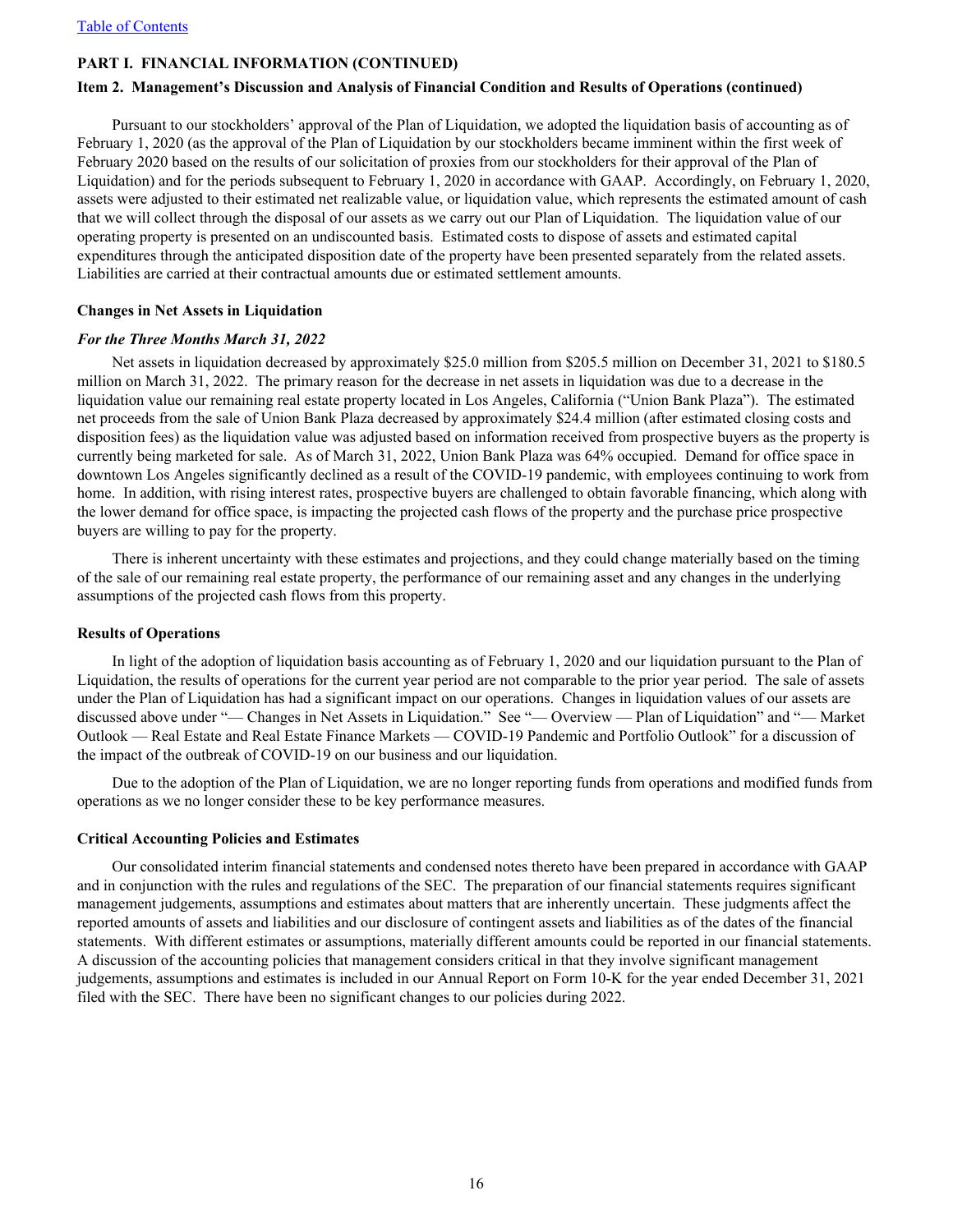#### <span id="page-17-0"></span>**Item 3. Quantitative and Qualitative Disclosures about Market Risk**

None.

#### **Item 4. Controls and Procedures**

#### **Disclosure Controls and Procedures**

As of the end of the period covered by this report, management, including our principal executive officer and principal financial officer, evaluated the effectiveness of the design and operation of our disclosure controls and procedures. Based upon, and as of the date of, the evaluation, our principal executive officer and principal financial officer concluded that the disclosure controls and procedures were effective as of the end of the period covered by this report to ensure that information required to be disclosed in the reports we file and submit under the Exchange Act is recorded, processed, summarized and reported as and when required. Disclosure controls and procedures include, without limitation, controls and procedures designed to ensure that information required to be disclosed by us in the reports we file and submit under the Exchange Act is accumulated and communicated to our management, including our principal executive officer and our principal financial officer, as appropriate to allow timely decisions regarding required disclosure.

#### **Internal Control Over Financial Reporting**

There have been no changes in our internal control over financial reporting that occurred during the quarter ended March 31, 2022 that have materially affected, or are reasonably likely to materially affect, our internal control over financial reporting.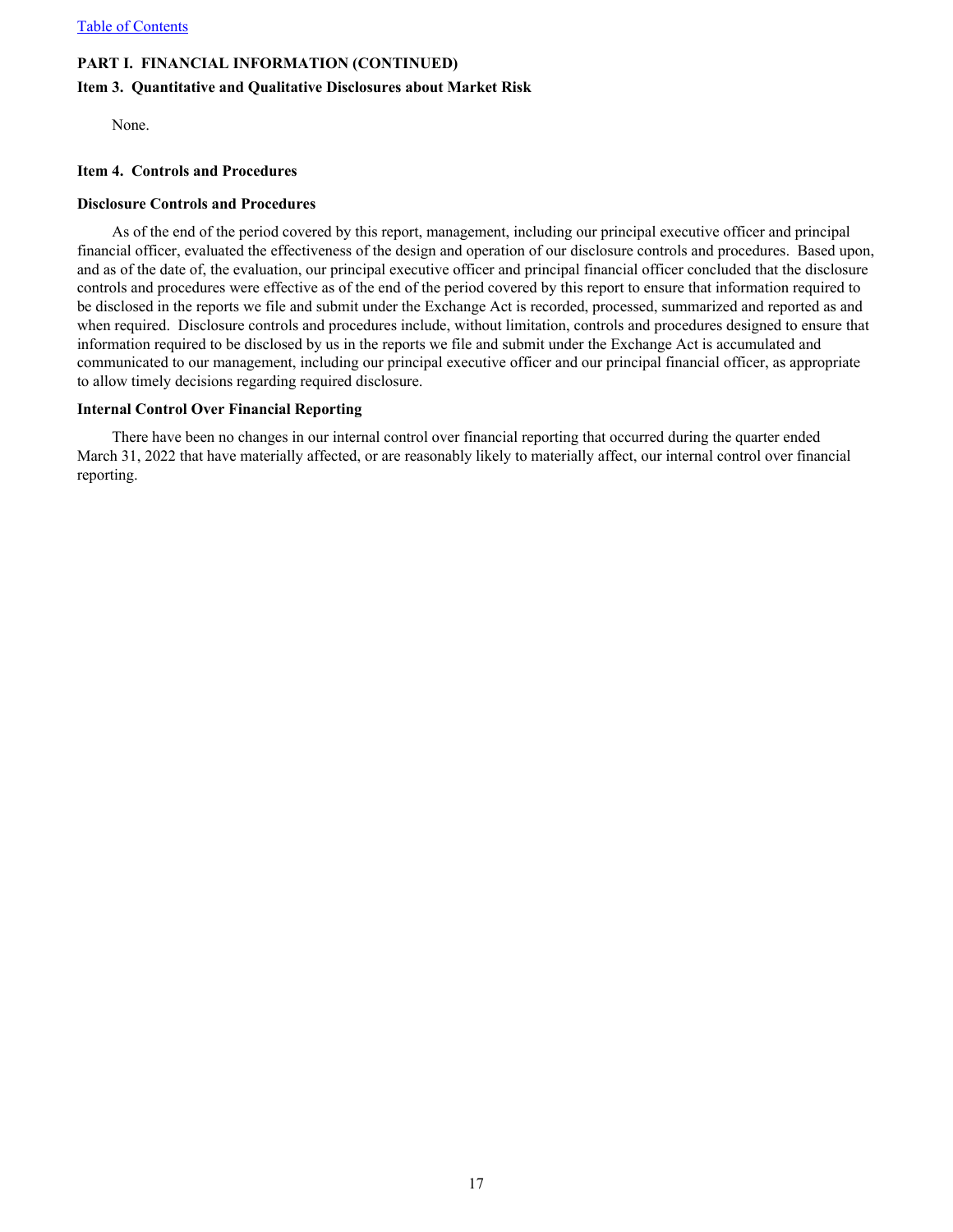## <span id="page-18-0"></span>**PART II. OTHER INFORMATION**

#### **Item 1. Legal Proceedings**

None.

#### **Item 1A. Risk Factors**

Please see the risks discussed in Part I, Item 1A of our Annual Report on Form 10-K for the year ended December 31, 2021, as filed with the SEC.

#### **Item 2. Unregistered Sales of Equity Securities and Use of Proceeds**

- a) During the period covered by this Form 10-Q, we did not sell any equity securities that were not registered under the Securities Act of 1933.
- b) Not applicable.
- c) On November 1, 2021, in connection with our liquidation pursuant to the Plan of Liquidation, our board of directors approved the termination of our share redemption program effective as of November 22, 2021. We did not redeem or repurchase any shares of our common stock during the three months ended March 31, 2022.

#### **Item 3. Defaults upon Senior Securities**

None.

#### **Item 4. Mine Safety Disclosures**

None.

#### **Item 5. Other Information**

#### **May 2022 Estimated Liquidation Value Per Share**

On May 9, 2022, our board of directors approved an updated estimated liquidation value per share of our common stock of \$0.98, which is equal to our net assets in liquidation, divided by the number of shares outstanding, all as of March 31, 2022, and as disclosed in this Quarterly Report on Form 10-Q (the "May 2022 Estimated Liquidation Value Per Share"). We adopted the liquidation basis of accounting as of and for the periods subsequent to February 1, 2020. Net assets in liquidation represents the remaining estimated liquidation value available to stockholders upon liquidation. For a description of our accounting policies and the methodologies, limitations and assumptions used in the determination of the May 2022 Estimated Liquidation Value Per Share, see the notes to our consolidated financial statements in this Quarterly Report on Form 10-Q and in our Annual Report on Form 10-K for the year ended December 31, 2021, as filed with the SEC.

We are providing the May 2022 Estimated Liquidation Value Per Share to assist broker-dealers that participated in our now-terminated initial public offering in meeting their customer account statement reporting obligations under the Financial Industry Regulatory Authority Rule 2231.

The May 2022 Estimated Liquidation Value Per Share will first appear on the June 2022 stockholder account statements.

#### *Limitations of the May 2022 Estimated Liquidation Value Per Share*

As with any valuation methodology, the methodologies used are based upon a number of estimates and assumptions that may not be accurate or complete. Different parties with different assumptions and estimates could derive a different estimated liquidation value per share, and this difference could be significant. The May 2022 Estimated Liquidation Value Per Share does not represent the fair value of our assets less the fair value of our liabilities according to GAAP. Moreover, we did not obtain updated appraisals in connection with the determination of the May 2022 Estimated Liquidation Value Per Share, and the determination was based solely on the factors discussed above.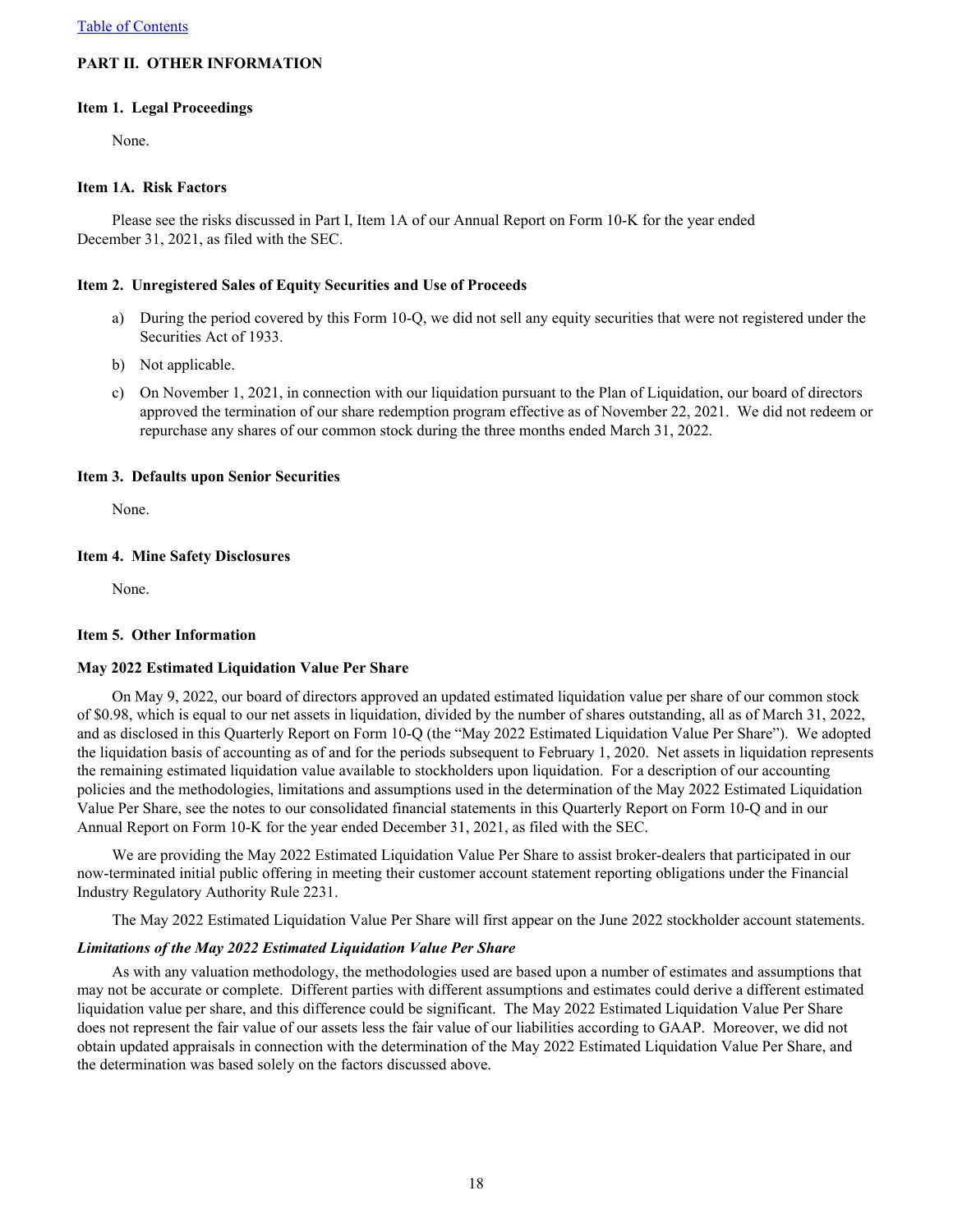### **PART II. OTHER INFORMATION (CONTINUED)**

#### **Item 5. Other Information (continued)**

Our expectations about the implementation of the Plan of Liquidation and the amount of any additional liquidating distributions that we pay to our stockholders and when we will pay them are subject to risks and uncertainties and are based on certain estimates and assumptions, one or more of which may prove to be incorrect. There are many factors that may affect the amount of liquidating distributions we will ultimately pay to our stockholders. If we underestimated our existing obligations and liabilities or the amount of taxes, transaction fees and expenses relating to the liquidation and dissolution, or if unanticipated or contingent liabilities arise, the amount of liquidating distributions ultimately paid to our stockholders could be less than estimated. Moreover, the liquidation value will fluctuate over time in response to developments related to our remaining real estate property, in response to the real estate and finance markets, based on the actual liquidation timing and the amount of net proceeds received from the disposition of our remaining real estate property and due to other factors.

In particular, the COVID-19 pandemic, together with the resulting measures imposed to help control the spread of the virus, has had a negative impact on the economy and business activity globally. The COVID-19 pandemic is negatively impacting many industries, including the U.S. office real estate industry. While we considered the impact from COVID-19 on the May 2022 Estimated Liquidation Value Per Share, the extent to which the COVID-19 pandemic further impacts our implementation of the Plan of Liquidation, depends on future developments, which remain uncertain and cannot be predicted with confidence, including the demand for office space in downtown Los Angeles, where our remaining property is located, which demand has significantly declined as a result of the COVID-19 pandemic, with employees continuing to work from home. Given the uncertainty and current business disruptions as a result of the outbreak of COVID-19, our implementation of the Plan of Liquidation may be materially and adversely impacted and this may have a material effect on the ultimate amount and timing of liquidating distributions received by stockholders.

No assurance can be given that any additional liquidating distributions we pay to our stockholders will equal or exceed the May 2022 Estimated Liquidation Value Per Share. Accordingly, with respect to the May 2022 Estimated Liquidation Value Per Share, we can give no assurance:

- of the amount or timing of liquidating distributions we will ultimately be able to pay our stockholders;
- that a stockholder would be able to resell his or her shares at the May 2022 Estimated Liquidation Value Per Share;
- that an independent third-party appraiser or third-party valuation firm would agree with the May 2022 Estimated Liquidation Value Per Share; or
- that the methodology used to determine the May 2022 Estimated Liquidation Value Per Share would be acceptable to FINRA or for compliance with ERISA reporting requirements.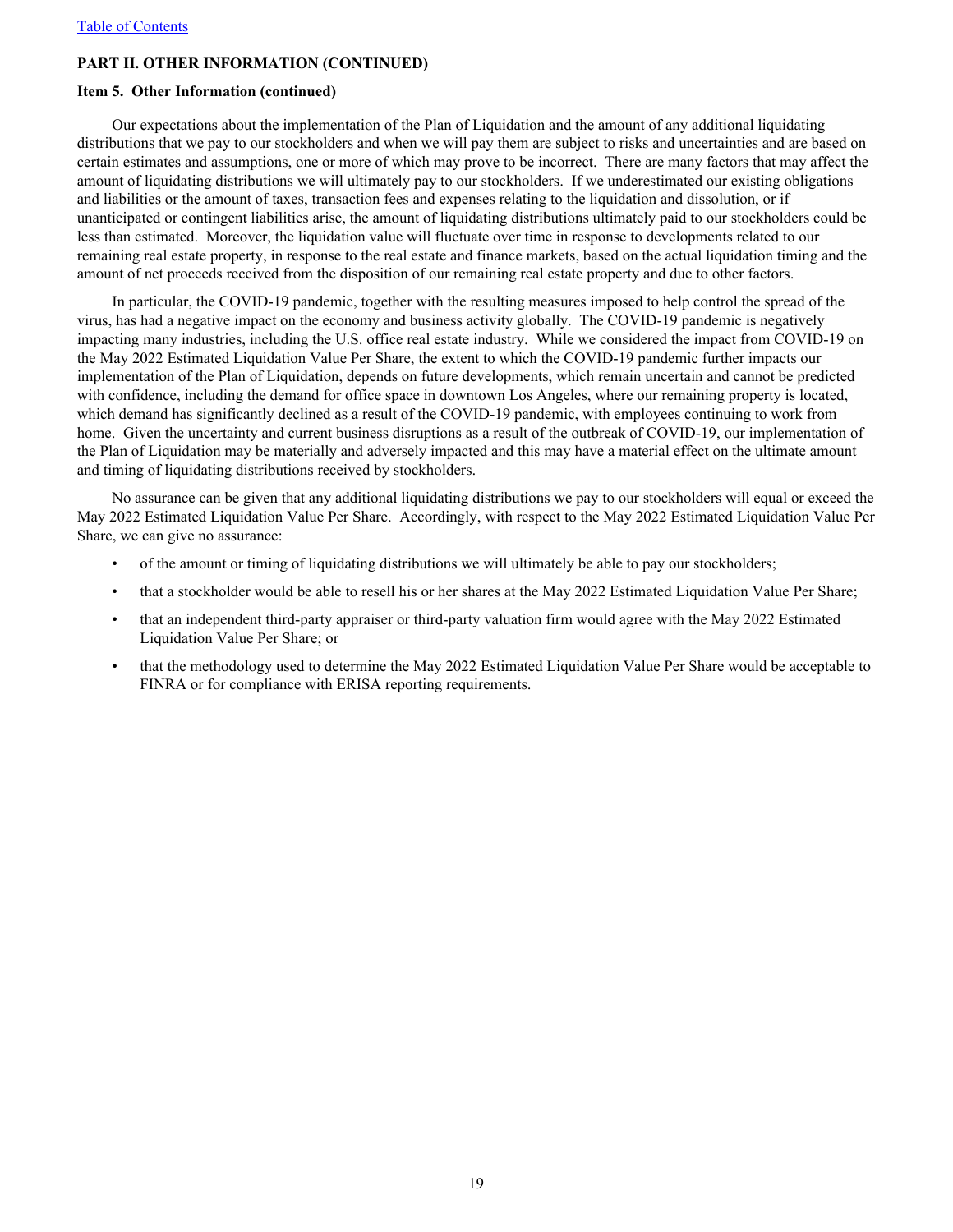## <span id="page-20-0"></span>**PART II. OTHER INFORMATION (CONTINUED)**

## **Item 6. Exhibits**

| Ex.     | <b>Description</b>                                                                                                                                                                                                                                                                                                                                                                                                |
|---------|-------------------------------------------------------------------------------------------------------------------------------------------------------------------------------------------------------------------------------------------------------------------------------------------------------------------------------------------------------------------------------------------------------------------|
| 2.1     | Plan of Complete Liquidation and Dissolution of the Company dated as of March 5, 2020, incorporated by<br>reference to Exhibit 2.1 to the Company's Annual Report of Form 10-K, filed March 6, 2020                                                                                                                                                                                                               |
| 3.1     | Second Articles of Amendment and Restatement of the Company, incorporated by reference to Exhibit 3.1 to<br>the Company's Quarterly Report on Form 10-Q for the period ended March 31, 2008, filed May 28, 2008                                                                                                                                                                                                   |
| 3.2     | Articles of Amendment of the Company, incorporated by reference to Exhibit 3.2 to the Company's Quarterly<br>Report on Form 10-Q for the period ended March 31, 2020, filed May 15, 2020                                                                                                                                                                                                                          |
| 3.3     | Fourth Amended and Restated Bylaws of the Company, incorporated by reference to Exhibit 3.1 to the<br>Company's Current Report on Form 8-K, filed September 22, 2016                                                                                                                                                                                                                                              |
| 4.1     | Statement regarding restrictions on transferability of shares of common stock (to appear on stock certificate or<br>to be sent upon request and without charge to stockholders issued shares without certificates), incorporated by<br>reference to Exhibit 4.2 to Pre-Effective Amendment No. 1 to the Company's Registration Statement on Form<br>S-11, Commission File No. 333-146341, filed February 19, 2008 |
| 31.1    | Certification of Chief Executive Officer pursuant to Section 302 of the Sarbanes-Oxley Act of 2002                                                                                                                                                                                                                                                                                                                |
| 31.2    | Certification of Chief Financial Officer pursuant to Section 302 of the Sarbanes-Oxley Act of 2002                                                                                                                                                                                                                                                                                                                |
| 32.1    | Certification of Chief Executive Officer pursuant to 18 U.S.C. 1350, as adopted pursuant to Section 906 of the<br>Sarbanes-Oxley Act of 2002                                                                                                                                                                                                                                                                      |
| 32.2    | Certification of Chief Financial Officer pursuant to 18 U.S.C. 1350, as adopted pursuant to Section 906 of the<br>Sarbanes-Oxley Act of 2002                                                                                                                                                                                                                                                                      |
| 101.INS | <b>Inline XBRL Instance Document</b>                                                                                                                                                                                                                                                                                                                                                                              |
| 101.SCH | Inline XBRL Taxonomy Extension Schema                                                                                                                                                                                                                                                                                                                                                                             |
| 101.CAL | Inline XBRL Taxonomy Extension Calculation Linkbase                                                                                                                                                                                                                                                                                                                                                               |
| 101.DEF | Inline XBRL Taxonomy Extension Definition Linkbase                                                                                                                                                                                                                                                                                                                                                                |
| 101.LAB | Inline XBRL Taxonomy Extension Label Linkbase                                                                                                                                                                                                                                                                                                                                                                     |
| 101.PRE | Inline XBRL Taxonomy Extension Presentation Linkbase                                                                                                                                                                                                                                                                                                                                                              |

104 Cover Page Interactive Data File (formatted as inline XBRL and contained in Exhibit 101)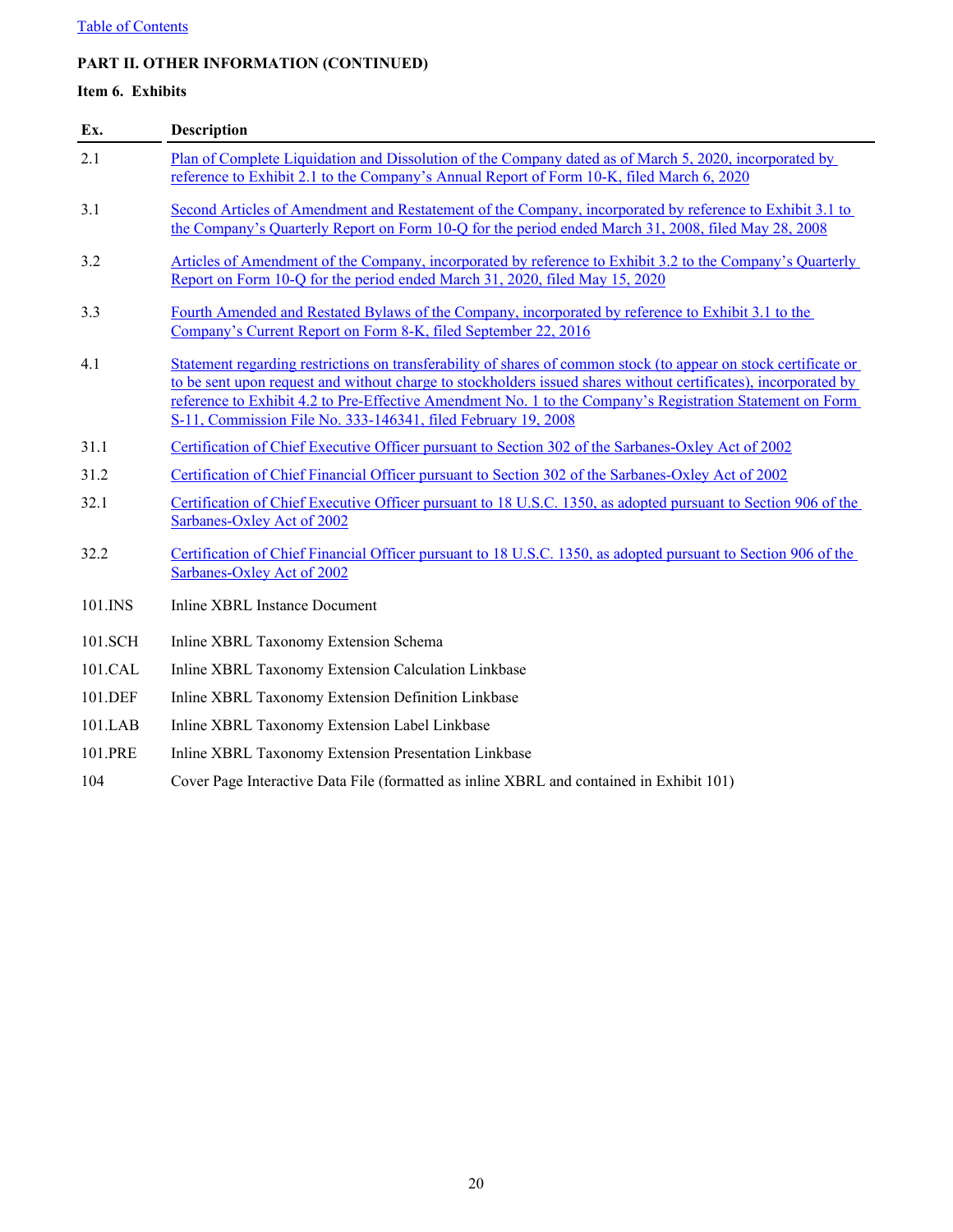### **SIGNATURES**

<span id="page-21-0"></span>Pursuant to the requirements of the Securities Exchange Act of 1934, the registrant has duly caused this report to be signed on its behalf by the undersigned thereunto duly authorized.

## **KBS REAL ESTATE INVESTMENT TRUST II, INC.**

(principal financial officer)

Date: May 10, 2022 By: /S/ CHARLES J. SCHREIBER, JR. **Charles J. Schreiber, Jr.** *Chairman of the Board, Chief Executive Officer, President and Director* (principal executive officer) Date: May 10, 2022 By: /S/ JEFFREY K. WALDVOGEL **Jeffrey K. Waldvogel** *Chief Financial Officer, Treasurer and Secretary*

21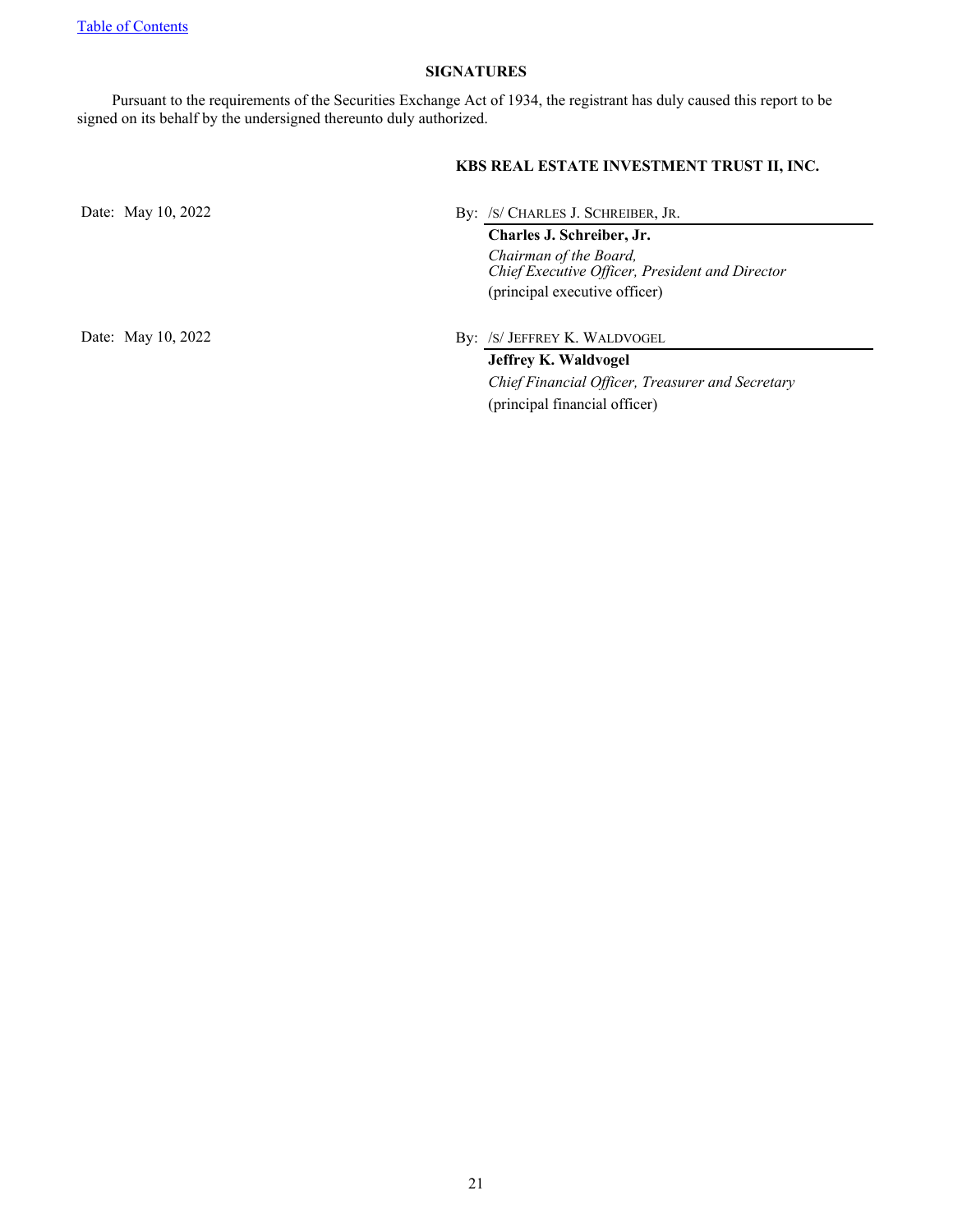## **Certification of Chief Executive Officer pursuant to Section 302 of the Sarbanes-Oxley Act of 2002**

I, Charles J. Schreiber, Jr., certify that:

- 1. I have reviewed this quarterly report on Form 10-Q of KBS Real Estate Investment Trust II, Inc.;
- 2. Based on my knowledge, this report does not contain any untrue statement of a material fact or omit to state a material fact necessary to make the statements made, in light of the circumstances under which such statements were made, not misleading with respect to the period covered by this report;
- 3. Based on my knowledge, the financial statements, and other financial information included in this report, fairly present in all material respects the financial condition, results of operations and cash flows of the registrant as of, and for, the periods presented in this report;
- 4. The registrant's other certifying officer and I are responsible for establishing and maintaining disclosure controls and procedures (as defined in Exchange Act Rules 13a-15(e) and 15d-15(e)) and internal control over financial reporting (as defined in Exchange Act Rules  $13a-15(f)$  and  $15d-15(f)$ ) for the registrant and have:
	- a) Designed such disclosure controls and procedures, or caused such disclosure controls and procedures to be designed under our supervision, to ensure that material information relating to the registrant, including its consolidated subsidiaries, is made known to us by others within those entities, particularly during the period in which this report is being prepared;
	- b) Designed such internal control over financial reporting, or caused such internal control over financial reporting to be designed under our supervision, to provide reasonable assurance regarding the reliability of financial reporting and the preparation of financial statements for external purposes in accordance with generally accepted accounting principles;
	- c) Evaluated the effectiveness of the registrant's disclosure controls and procedures and presented in this report our conclusions about the effectiveness of the disclosure controls and procedures, as of the end of the period covered by this report based on such evaluation; and
	- d) Disclosed in this report any change in the registrant's internal control over financial reporting that occurred during the registrant's most recent fiscal quarter (the registrant's fourth fiscal quarter in the case of an annual report) that has materially affected, or is reasonably likely to materially affect, the registrant's internal control over financial reporting; and
- 5. The registrant's other certifying officer and I have disclosed, based on our most recent evaluation of internal control over financial reporting, to the registrant's auditors and the audit committee of the registrant's board of directors (or persons performing the equivalent functions):
	- a) All significant deficiencies and material weaknesses in the design or operation of internal control over financial reporting which are reasonably likely to adversely affect the registrant's ability to record, process, summarize and report financial information; and
	- b) Any fraud, whether or not material, that involves management or other employees who have a significant role in the registrant's internal control over financial reporting.

Date: May 10, 2022 By: /S/ CHARLES J. SCHREIBER, JR.

**Charles J. Schreiber, Jr.** *Chairman of the Board, Chief Executive Officer, President and Director* (principal executive officer)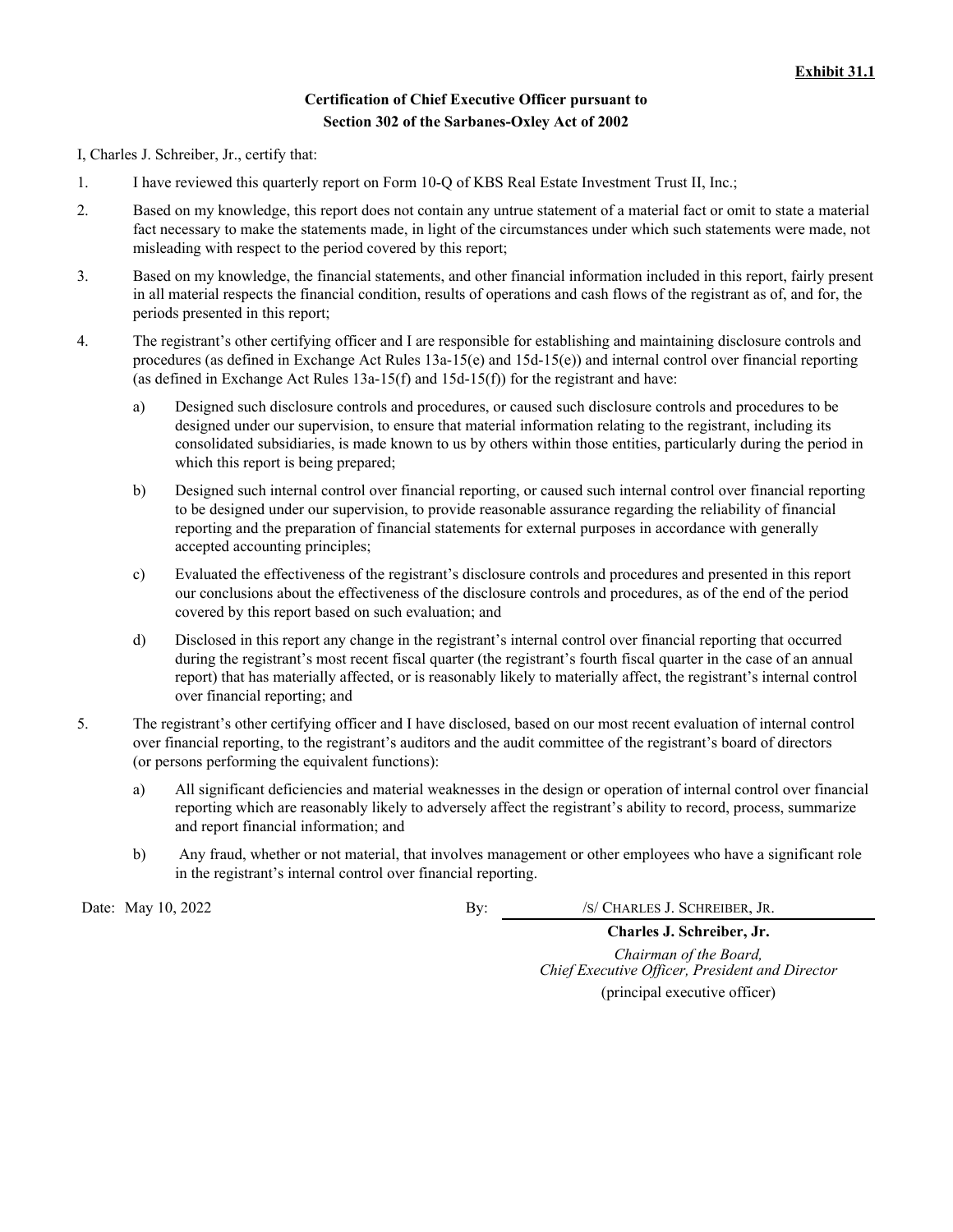## **Certification of Chief Financial Officer pursuant to Section 302 of the Sarbanes-Oxley Act of 2002**

I, Jeffrey K. Waldvogel, certify that:

- 1. I have reviewed this quarterly report on Form 10-Q of KBS Real Estate Investment Trust II, Inc.;
- 2. Based on my knowledge, this report does not contain any untrue statement of a material fact or omit to state a material fact necessary to make the statements made, in light of the circumstances under which such statements were made, not misleading with respect to the period covered by this report;
- 3. Based on my knowledge, the financial statements, and other financial information included in this report, fairly present in all material respects the financial condition, results of operations and cash flows of the registrant as of, and for, the periods presented in this report;
- 4. The registrant's other certifying officer and I are responsible for establishing and maintaining disclosure controls and procedures (as defined in Exchange Act Rules 13a-15(e) and 15d-15(e)) and internal control over financial reporting (as defined in Exchange Act Rules  $13a-15(f)$  and  $15d-15(f)$ ) for the registrant and have:
	- a) Designed such disclosure controls and procedures, or caused such disclosure controls and procedures to be designed under our supervision, to ensure that material information relating to the registrant, including its consolidated subsidiaries, is made known to us by others within those entities, particularly during the period in which this report is being prepared;
	- b) Designed such internal control over financial reporting, or caused such internal control over financial reporting to be designed under our supervision, to provide reasonable assurance regarding the reliability of financial reporting and the preparation of financial statements for external purposes in accordance with generally accepted accounting principles;
	- c) Evaluated the effectiveness of the registrant's disclosure controls and procedures and presented in this report our conclusions about the effectiveness of the disclosure controls and procedures, as of the end of the period covered by this report based on such evaluation; and
	- d) Disclosed in this report any change in the registrant's internal control over financial reporting that occurred during the registrant's most recent fiscal quarter (the registrant's fourth fiscal quarter in the case of an annual report) that has materially affected, or is reasonably likely to materially affect, the registrant's internal control over financial reporting; and
- 5. The registrant's other certifying officer and I have disclosed, based on our most recent evaluation of internal control over financial reporting, to the registrant's auditors and the audit committee of the registrant's board of directors (or persons performing the equivalent functions):
	- a) All significant deficiencies and material weaknesses in the design or operation of internal control over financial reporting which are reasonably likely to adversely affect the registrant's ability to record, process, summarize and report financial information; and
	- b) Any fraud, whether or not material, that involves management or other employees who have a significant role in the registrant's internal control over financial reporting.

Date: May 10, 2022 By: /S/ JEFFREY K. WALDVOGEL

**Jeffrey K. Waldvogel** *Chief Financial Officer, Treasurer and Secretary* (principal financial officer)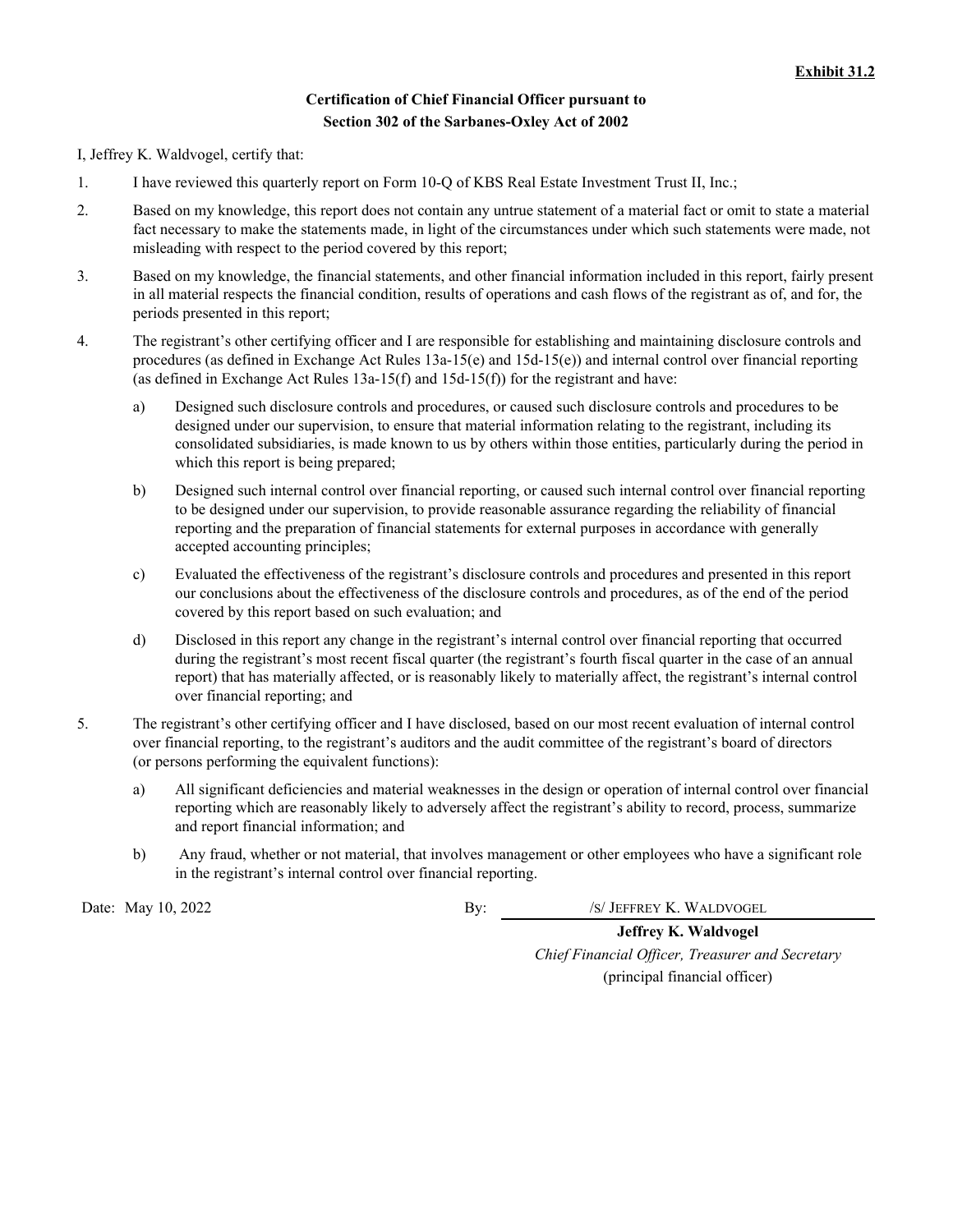## **Certification pursuant to 18 U.S.C. Section 1350, as Adopted pursuant to Section 906 of the Sarbanes-Oxley Act of 2002**

In connection with the Quarterly Report on Form 10-Q of KBS Real Estate Investment Trust II, Inc. (the "Registrant") for the quarter ended March 31, 2022, as filed with the Securities and Exchange Commission on the date hereof (the "Report"), the undersigned, Charles J. Schreiber Jr., Chief Executive Officer, President and Director of the Registrant, hereby certifies, pursuant to 18 U.S.C. § 1350, as adopted pursuant to § 906 of the Sarbanes-Oxley Act of 2002, that, to the best of his knowledge and belief:

- 1. The Report fully complies with the requirements of Section 13(a) or 15(d) of the Securities Exchange Act of 1934; and
- 2. The information contained in the Report fairly presents, in all material respects, the financial condition and results of operations of the Registrant.

Date: May 10, 2022 By: /S/ CHARLES J. SCHREIBER, JR.

**Charles J. Schreiber, Jr.** *Chairman of the Board, Chief Executive Officer, President and Director* (principal executive officer)